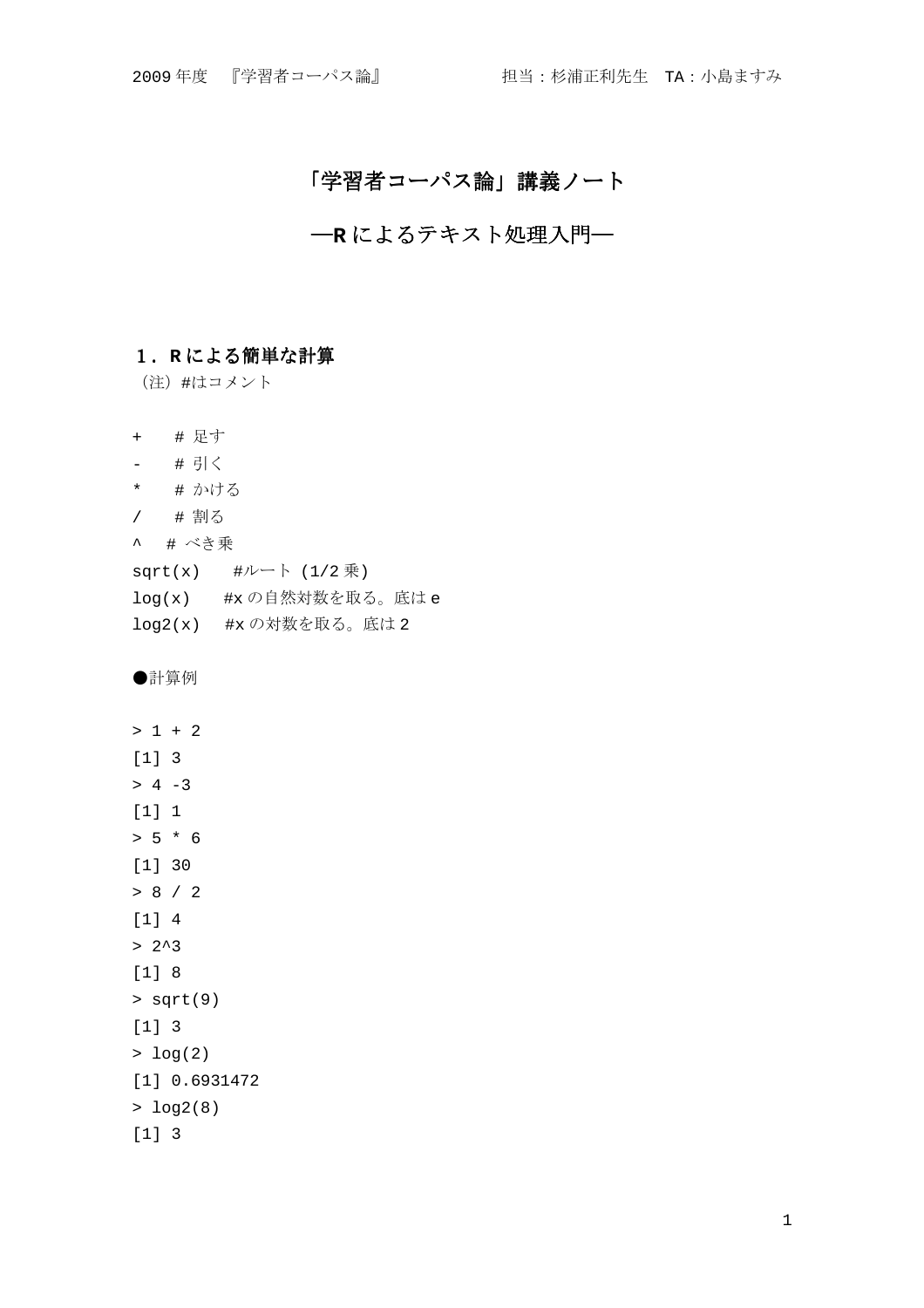# 2.変数の作成と値の代入

変数という入れ物に値を代入する。

#変数名は、英数字と\_.が使える。R のコマンドと重複しないように。

> abc <- 3 # abc という変数を作り、3 を代入。 > abc # abc の中身を表示させる。 [1] 3 # 3 が入っている。 > abc <- 300 # abc の値に 300 が上書きされる。 > abc # abc の中身を表示。 [1] 300 #中身が 300 に変わった。 > efj <- 6 > jke <- 2987 > ls() # これまでに作った変数一覧を表示。 [1] "abc" "efj" "jke" > rm(jke) #変数 jke を削除。  $> 1s()$ [1] "abc" "efj" ● 文字と数字を区別する > namae <- "sugiura" # namae には sugiura という文字列が入る。 > class(abc) # class(変数名)で、変数に入っているものが数字なら numeric を、 # 文字なら character を返す。 [1] "numeric" > class(namae) [1] "character"

変数(配列)の作成と値の代入



 $>$  kazu  $<-$  c(2,4,6,8)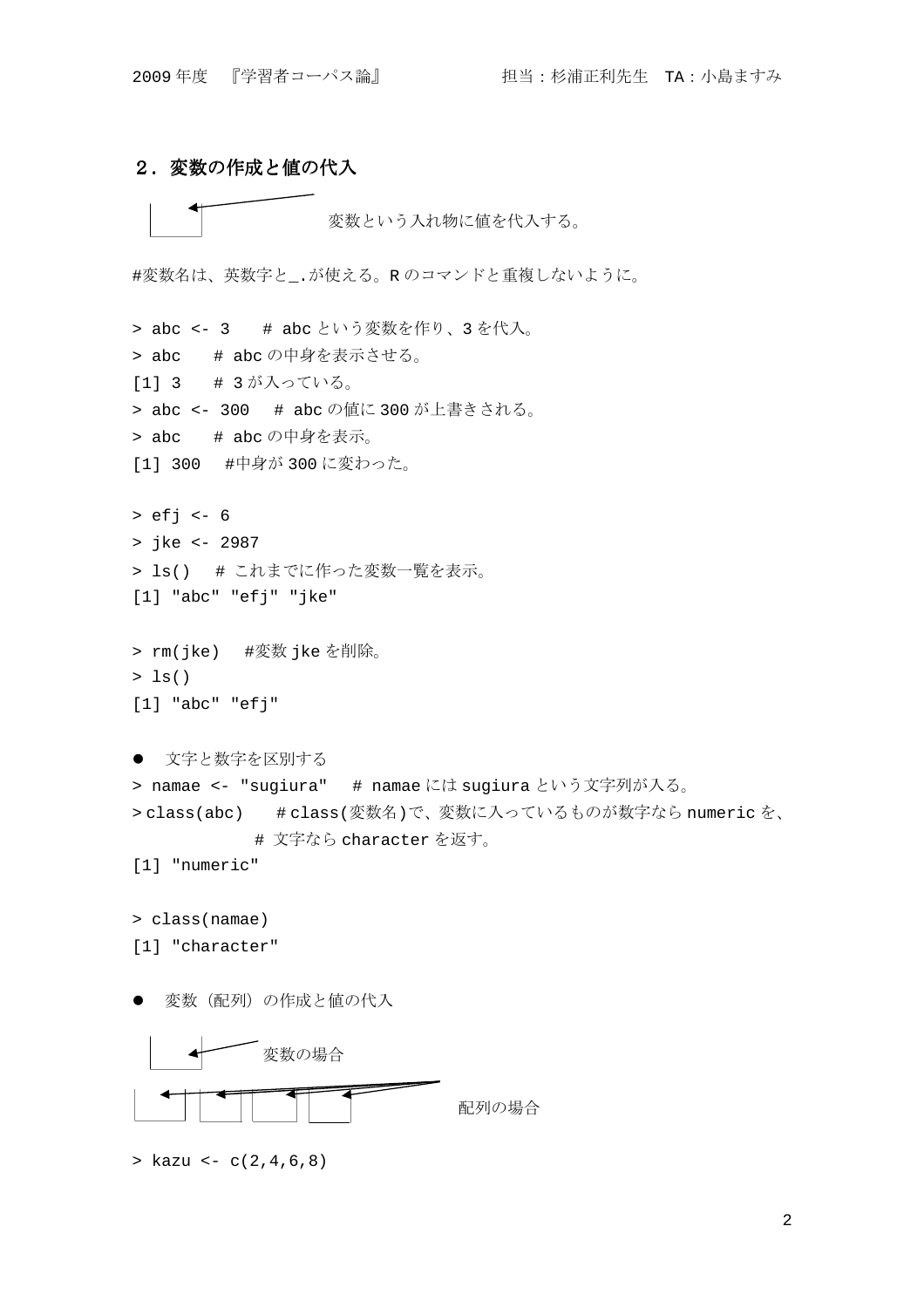# kazu という配列を作り、1 つ目の要素に 2、2 つ目の要素に 4 # 3 つ目に 6, 4 つ目に 8 を代入。

> kazu # kazu の中身を表示 [1] 2 4 6 8

> names <- c("I","you","he") # 配列の中身は文字列でもいい。

> names

[1] "I" "you" "he"

> length(names) #length(配列名)で、該当配列の要素数を返す。

[1] 3 # 配列 names の要素は、 "I" "you" "he"の 3 つ。

### 3.作業スペース・履歴の保存と読み込み

- # 作業を中断する場合、作業スペースと履歴を保存しておくと、作成した変数や使用した コマンドが保存されるので便利。
- 作業スペースの保存
	- 1. R のメニューバーより、「ファイル→ 作業スペースの保存」を選択
	- 2. 保存したい場所を指定し、ファイル名を付ける。この時、拡張子を.RData にする。
- 履歴の保存
	- 1. R のメニューバーより、「ファイル→ 履歴の保存」を選択
	- 2. 保存したい場所を指定し、ファイル名を付ける。拡張子を.Rhistory にする。
- 作業スペースの読み込み
	- 1. R のメニューバーより、「ファイル→ 作業スペースの読み込み」を選択
	- 2. 読み込みたいファイル名を選択し、「開く」をクリック
	- 3. もしくは、読み込みたいファイルを保存したフォルダを開き、該当ファイルをダ ブルクリック。
- 履歴の読み込み
	- 1. Rのメニューバーより、「ファイル→ 履歴の読み込み」を選択
	- 2. 読み込みたいファイル名を選択し、「開く」をクリック

## 4.文書ファイルの読み込み

 $\bullet$  方法 1

scan (file ="ファイルの場所と名前", what="char")

#ファイルをフルパス付きで指定

# what="char"で、データ形が文字列であることを指定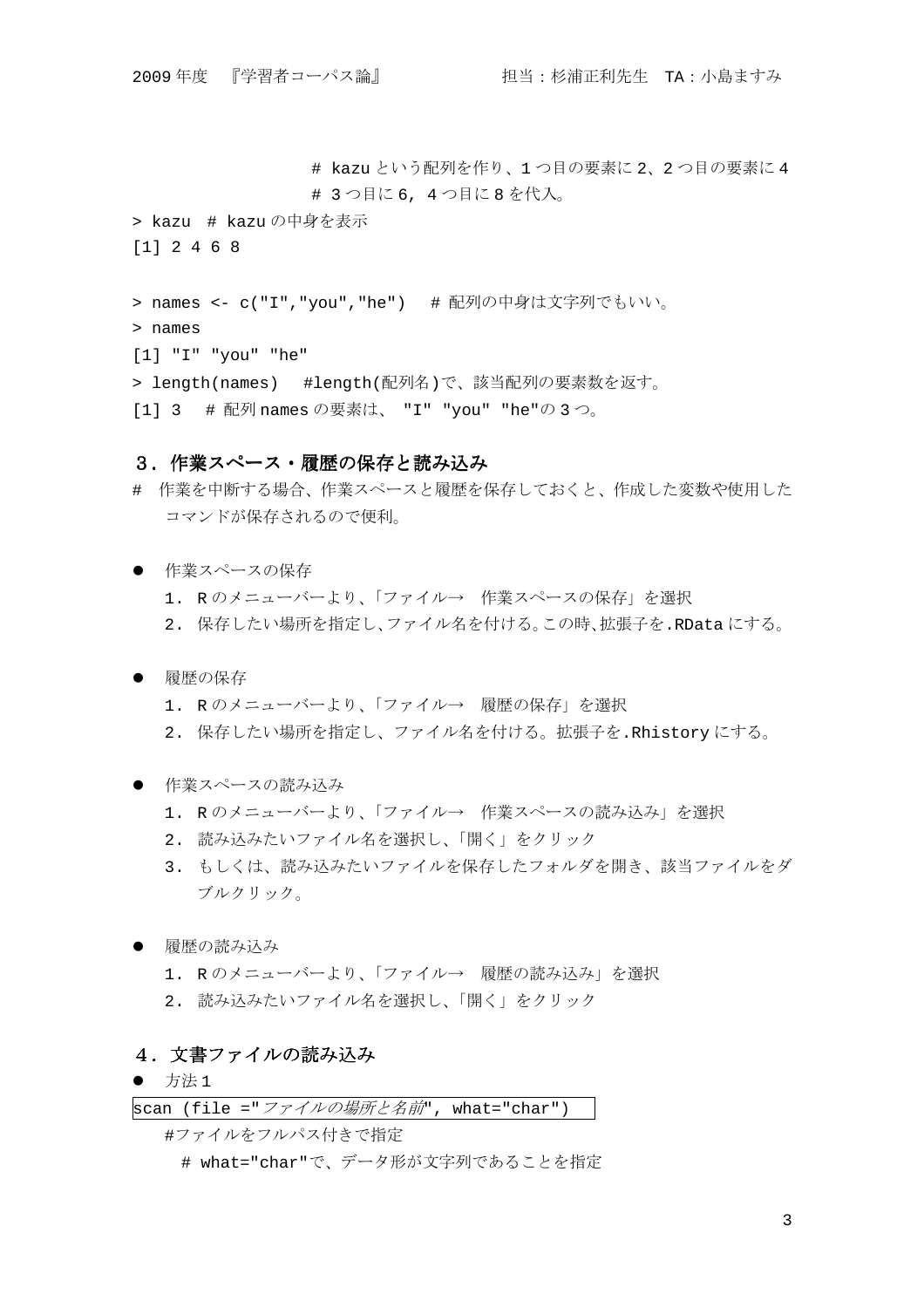(実行例)

> scan(file= "E:/NS001.txt", what="char")

● 方法 2

 scan(choose.files(), what="char") #GUI ウィンドが現われるので、ファイルを選択

(出力例)

Read 586 items

| [1] "@Begin"      | "@Participants:"           | "NS001"      |
|-------------------|----------------------------|--------------|
| $[4]$ "@Aqe:"     | "46"                       | "@Sex:"      |
| $[7]$ "M"         | "@T.1:"                    | " AmF. "     |
| [10] "@FatherL1:" | " AmF. "                   | "@MotherL1:" |
| [13] "AmE"        | "@AcademicBakground:" "MA" |              |
| (以下省略)            |                            |              |

● セパレータの変更

> scan(choose.files(), what="char", sep="¥n") #セパレータを改行マーク(¥n)に変更。 #デフォルトではスペース。

```
(出力例)
```
- [1] "@Begin"
- [2] "@Participants:¥tNS001"
- [3] "@Age:¥t46"
- [4] "@Sex:¥tM"

```
 [5] "@L1:¥tAmE"
```
- [6] "@FatherL1:¥tAmE"
- [7] "@MotherL1:¥tAmE
- (以下省略)

# 5.データの切り出し

● 読み込んだファイルを R のデータとして保存

```
> ns.lines <- scan(choose.files(), what="char", sep="¥n") 
  #ns.lines は変数(配列)の名前。好きな名前を付けてよい。
(出力例)
```
Read 81 items #ns.lines を作成し、81 の要素を読み込んだことを報告。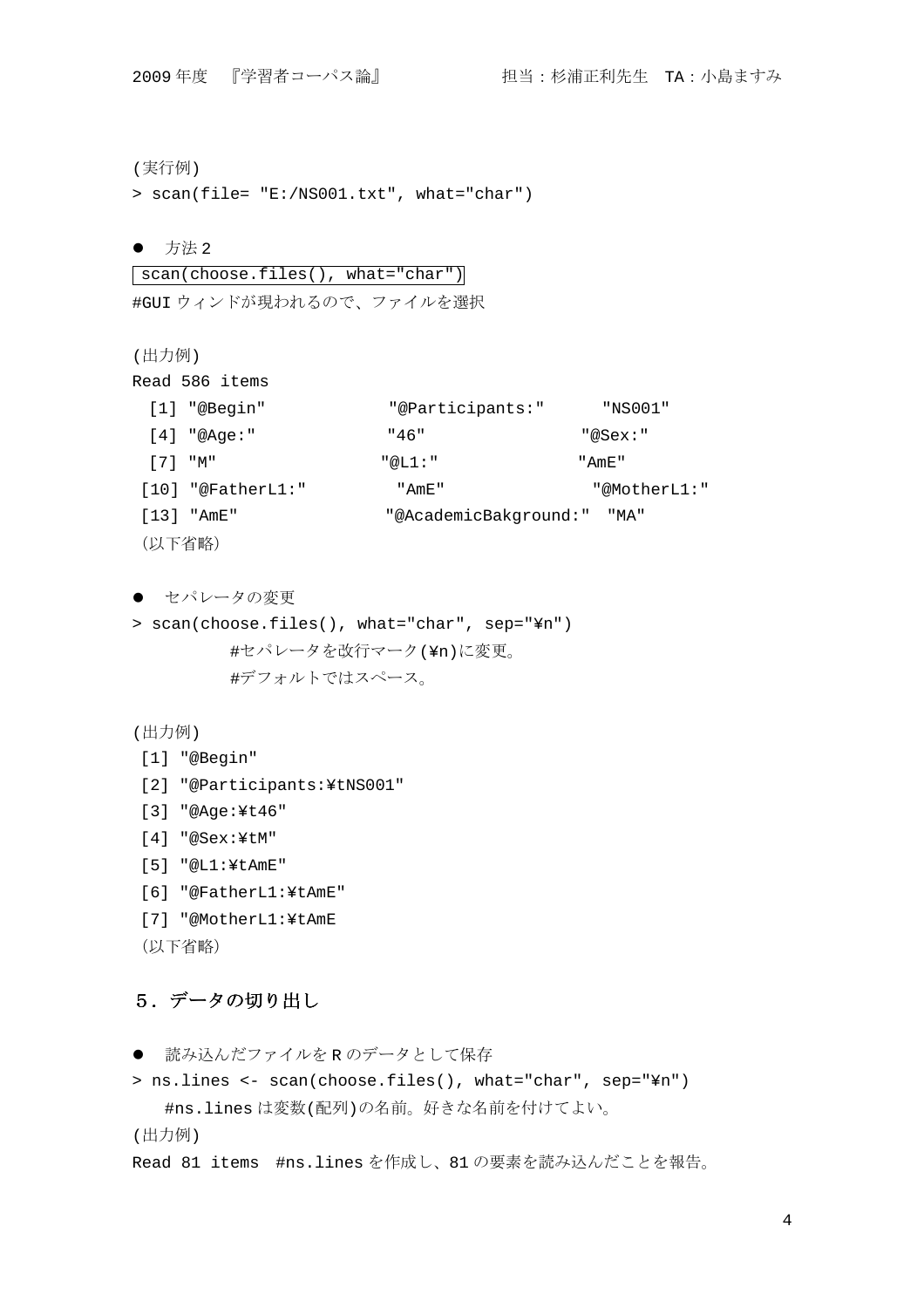● 欲しい部分だけ取り出す

head(*変数名, 要素数*) #変数の先頭部分を指定した要素数表示させる。 tail(*変数名, 要素数*) #変数の末尾部分を指定した要素数表示させる。

```
> head(ns.lines) #ns.lines の先頭部分を表示させる。デフォルトは 6 つの要素。
```
(出力例)

| [1] "@Begin"   | "@Participants:\tNS001" "@Aqe:\t46" |                   |
|----------------|-------------------------------------|-------------------|
| [4] "@Sex:\tM" | "@L1:¥tAmE"                         | "@FatherL1:¥tAmE" |

> head(ns.lines,14) #ns.lines の先頭 14 行を表示させる。

```
(出力例)
```
- [1] "@Begin"
- [2] "@Participants:¥tNS001"
- [3] "@Age:¥t46"
- [4] "@Sex:¥tM"
- [5] "@L1:¥tAmE"
- [6] "@FatherL1:¥tAmE"
- [7] "@MotherL1:¥tAmE"
- [8] "@AcademicBakground:¥tMA"
- [9] "@OtherLanguage:¥tnone==;none=="
- [10] "@Topic:¥tdeath penalty"
- [11] "@WritingProficiency:¥t"
- [12] "@Comments:¥tNoTitle"
- [13] "@Coder:¥t2006-10-28 DataInputBy MURAO Remi;"
- [14] "@Version:¥t1.1"

> tail(ns.lines,67)

```
#ns.lines の後ろから 67 行を表示させる (ヘッダーを取り除く)。
```

```
(出力例)
```
- [1] "\*NS001:¥tWhy I Support The Death Penalty"
- [2] "%COM:¥t"
- [3] "%par:"
- [4] "\*NS001:¥tI support the death penalty."
- [5] "%COM:¥t"

 [6] "\*NS001:¥tHowever, I think it should only be given to murderers or those who physically torture other people to such an extent that they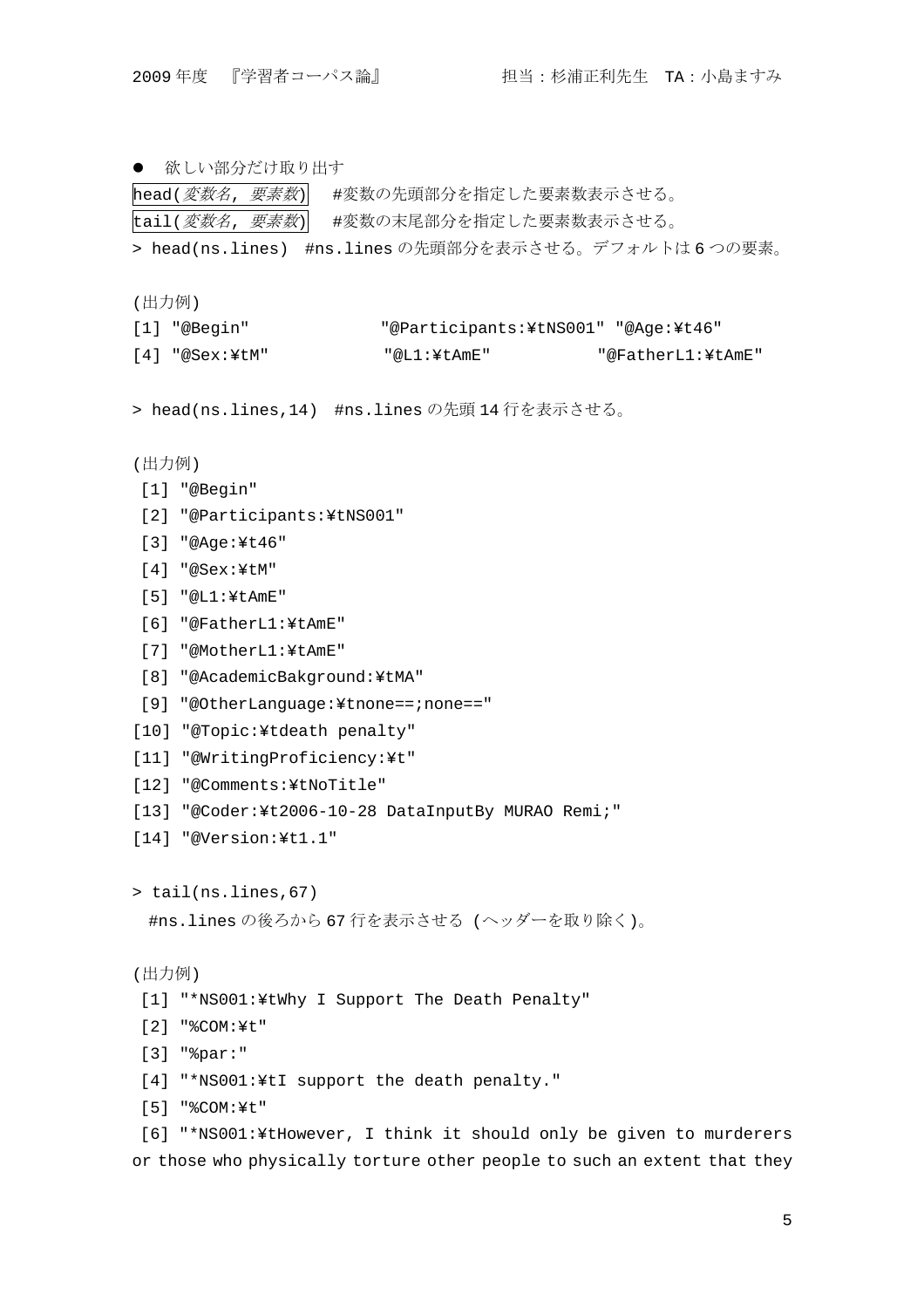are permanently crippled."

(以下省略)

> tail(head(ns.lines,17),3) #15-17 番目の要素だけを取り出したい場合。 # 先頭から 17 番目までを取り出し、その最後から 3 つの要素を取り出し。 #基本的に、コマンドは組み合わせることができる。



```
(出力例)
```
- [1] "\*NS001:¥tWhy I Support The Death Penalty"
- [2] "%COM:¥t"
- [3] "%par:"

```
● 配列要素の取り出し
配列名[要素番号]
```
> ns.lines[79] #79 番目の要素のみ取り出し。

(出力例)

[1] "\*NS001:¥tHe should have been executed."

> ns.lines[c(77,78,79)] #77, 78, 79 番目の要素のみ取り出し。

(出力例)

[1] "\*NS001:¥tTo say this sentence was too light would be an understatement."

[2] "%COM:¥t"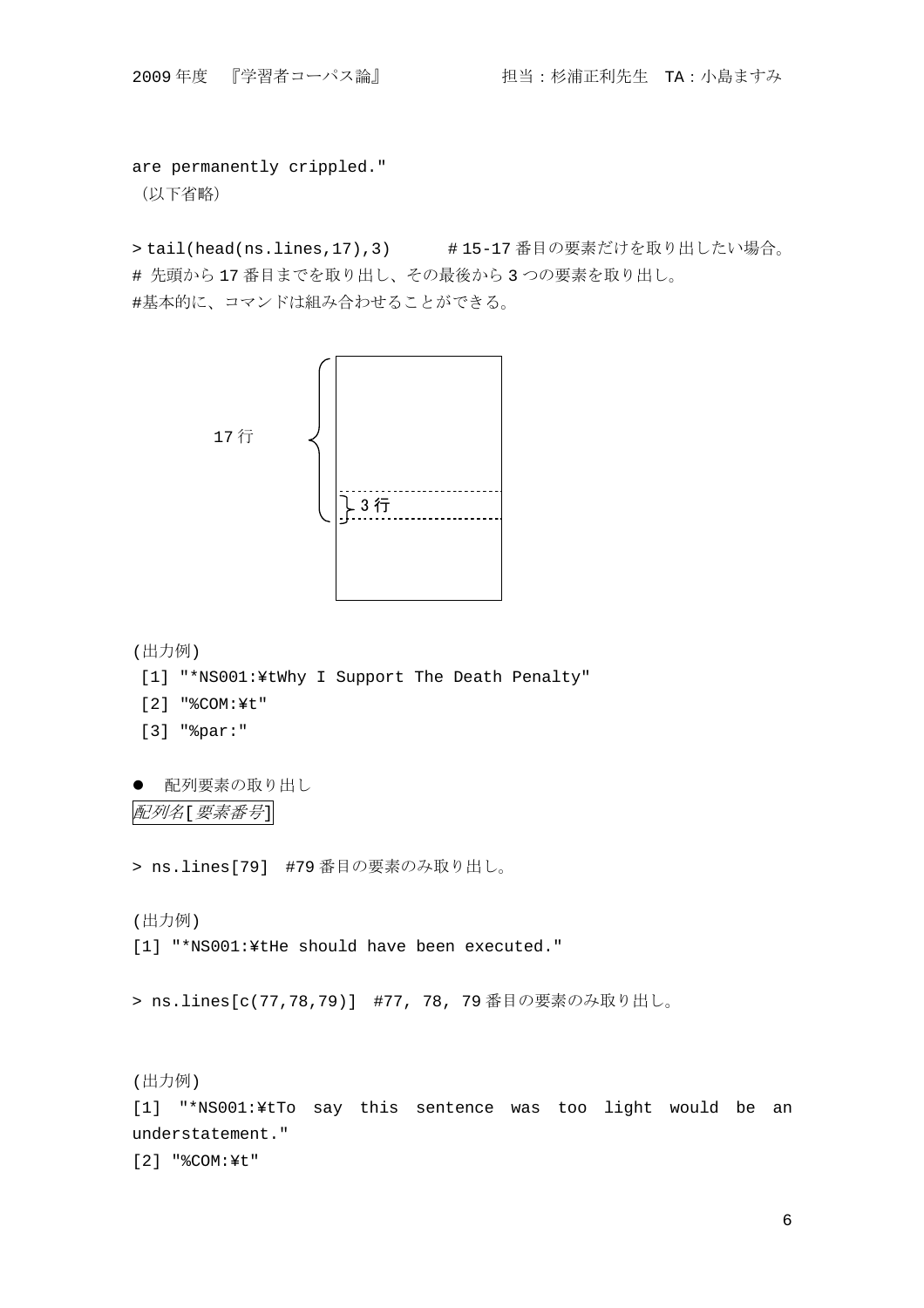[3] "\*NS001:¥tHe should have been executed." > ns.lines[77:79] #77 から 79 番目の要素のみ取り出し。 (出力例) [1] "\*NS001:¥tTo say this sentence was too light would be an understatement." [2] "%COM:¥t" [3] "\*NS001:¥tHe should have been executed." ● grep で、該当文字列を含む要素のみ取り出し grep ("文字列",変数名) #要素の番号のみを返す。 > grep("NS001", ns.lines) #変数 ns.lines について、"NS001"を含む要素番号を表示。 (出力例) [1] 2 15 18 20 22 24 26 28 30 33 35 37 39 42 44 46 48 51 53 56 58 60 63 65 [25] 67 69 71 73 75 77 79 > ns.lines[grep("NS001", ns.lines)] #配列 ns.lines から、上記番号の要素のみ取り出し。 (出力例) [1] "@Participants:¥tNS001" [2] "\*NS001:¥tWhy I Support The Death Penalty" [3] "\*NS001:¥tI support the death penalty." (以下省略) > grep("NS001", ns.lines, value=T) #value=T で、要素番号ではなくて中味を表示。 #ns.lines[grep("NS001", ns.lines)]と同じ。 > tail(grep("NS001", ns.lines, value=T),-1) # 上で取り出した 1 番目の要素は、作文の本文ではないため、tail(配列名,-1)で、 1 番目削除。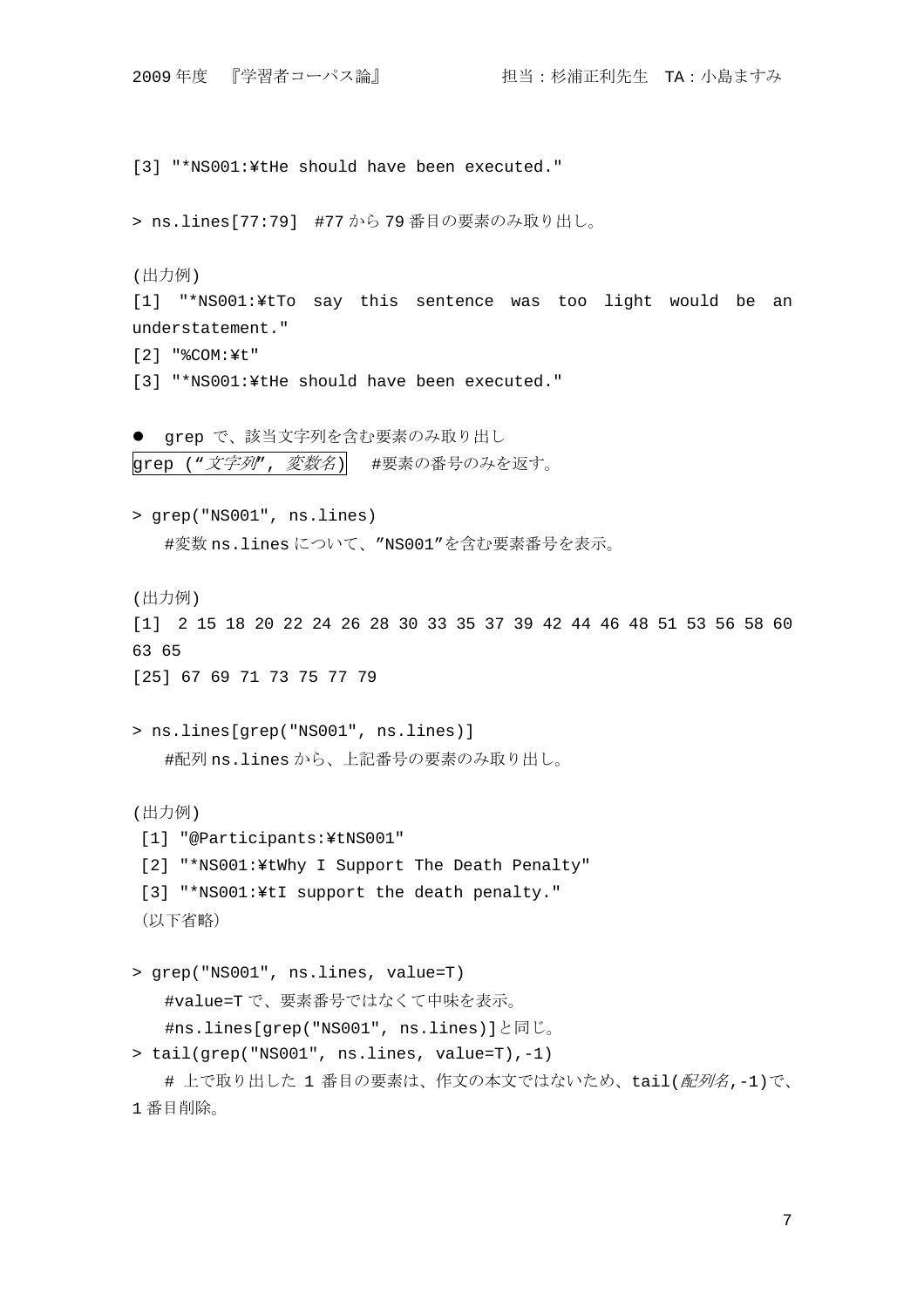(出力例)

[1] "\*NS001:¥tWhy I Support The Death Penalty"

[2] "\*NS001:¥tI support the death penalty."

 [3] "\*NS001:¥tHowever, I think it should only be given to murderers or those who physically torture other people to such an extent that they are permanently crippled."

(以下省略)

> ns.data <- tail(grep("NS001", ns.lines, value=T),-1) #欲しい部分だけ取り出すことができたので、新しい変数名 ns.data を付けて保存。

# 6.単語リストを作る

● ns.data 中身の確認

> ns.data

(出力例)

[1] "\*NS001:¥tWhy I Support The Death Penalty"

[2] "\*NS001:¥tI support the death penalty."

 [3] "\*NS001:¥tHowever, I think it should only be given to murderers or those who physically torture other people to such an extent that they are permanently crippled."

(以下省略)

```
● 単語をバラバラにする
strsplit (変数名, "セパレータ")
```
(実行例)

> strsplit (ns.data, " ") #ns.data の要素をスペースで分割。 #要素ごとに処理される。つまり、list になっている。

```
(出力例) 
[[1]] 
[1] "*NS001:¥tWhy" "I" "Support" "The" 
[5] "Death" "Penalty" 
[[2]]
[1] "*NS001:¥tI" "support" "the" "death" "penalty."
```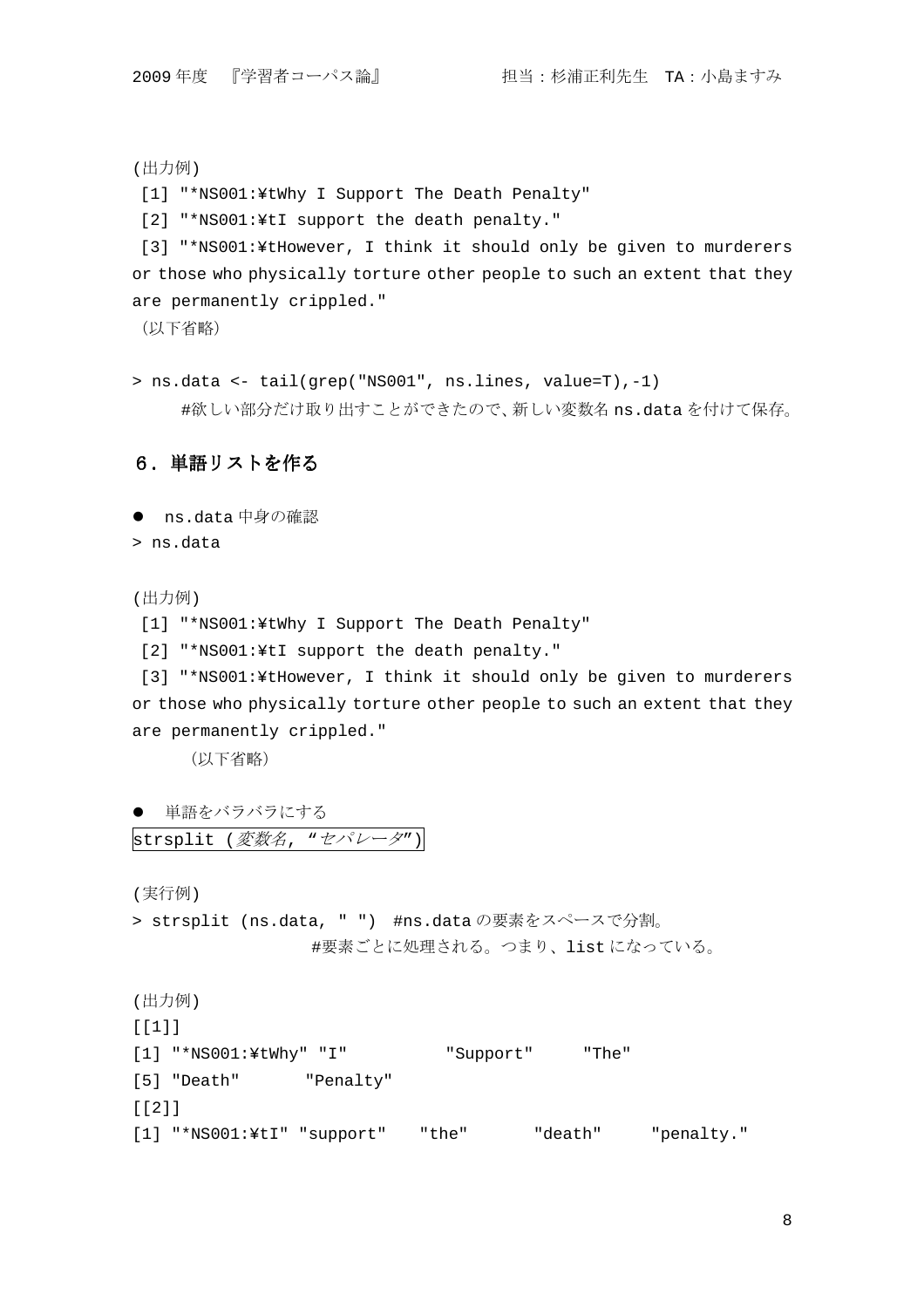[[3]]

| $[1]$ "*NS001:¥tHowever," "I" |              | "think"   |
|-------------------------------|--------------|-----------|
| $[4]$ "it"                    | "should"     | "only"    |
| [7] "be"                      | "given"      | "to"      |
| [10] "murderers"              | " or "       | "those"   |
| [13] "who"                    | "physically" | "torture" |
| [16] "other"                  | "people"     | "to"      |
| (以下省略)                        |              |           |

```
● リストの要素をバラバラにする
```

```
unlist (変数名)
```
(実行例)

> ns.data.list <- strsplit (ns.data, " ") #まずは上での処理結果を ns.data.list という変数に保存。

> unlist (ns.data.list)

- # ns.data.list のリストの要素をバラバラにする。
- # unlist(strsplit(ns.data, " "))でも同じ結果。

(出力例)

|          | $[1]$ "*NS001:¥tWhy" | " T "      | "Support"           |
|----------|----------------------|------------|---------------------|
|          | [4] "The"            | "Death"    | "Penalty"           |
|          | $[7]$ "*NS001:\\{ti  | "support"  | "the"               |
|          | $[10]$ "death"       | "penalty." | "*NS001:¥tHowever," |
| [13] "I" |                      | "think"    | "it"                |
|          | (以下省略)               |            |                     |

● ばらばらにした単語をソートする sort (変数名)

(実行例)

> sort(unlist(ns.data.list))

(出力例)

 [1] "¥"eye-for-an-eye¥"" "\*NS001:¥tA" "\*NS001:¥tAfter" [4] "\*NS001:¥tAnd" "\*NS001:¥tAs" "\*NS001:¥tBy"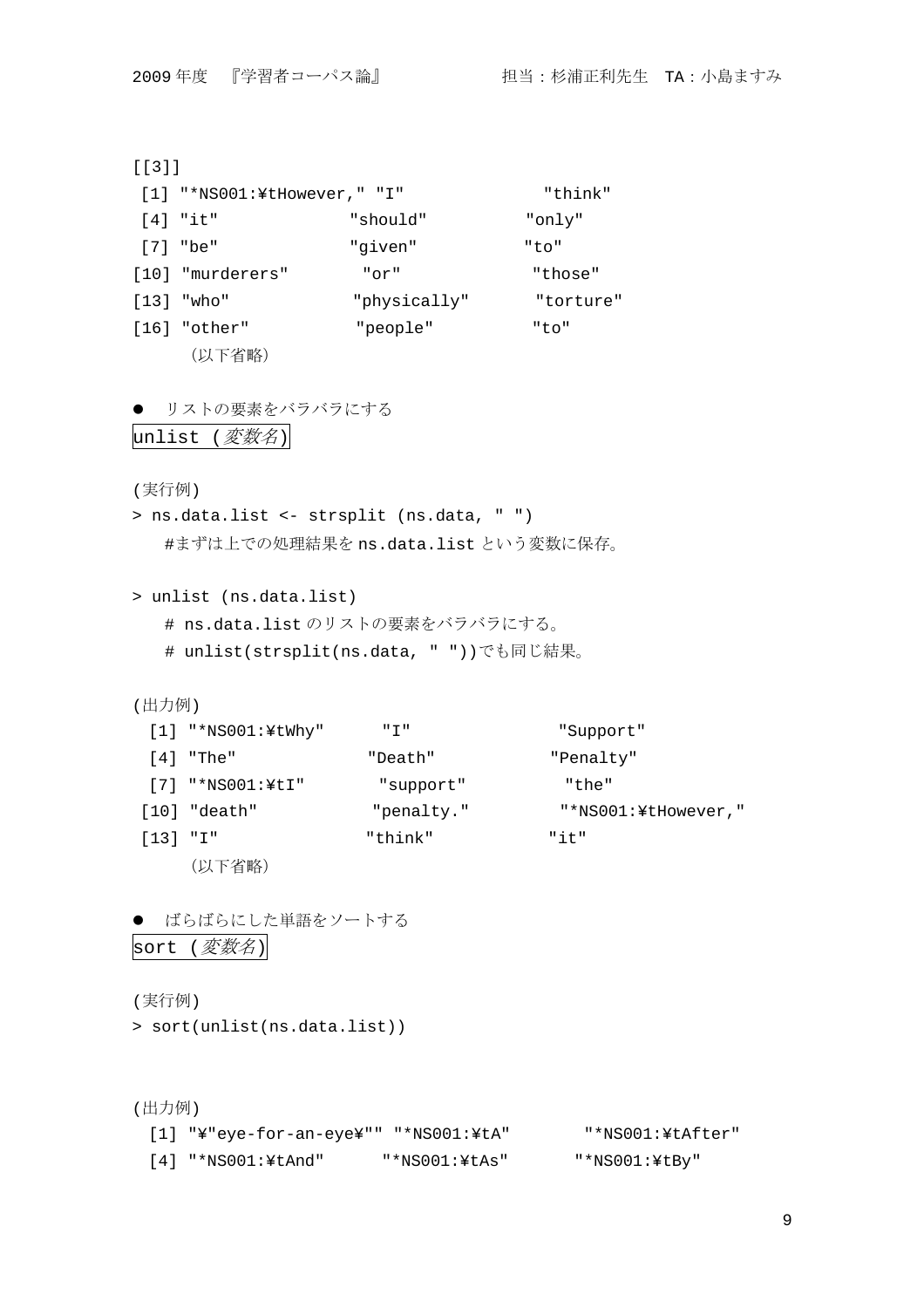(中略)

| 「401 "a"   | "a"     | "accidentally" |
|------------|---------|----------------|
| [43] "act" | "after" | "after"        |
| (以下省略)     |         |                |

● 同じ単語を1つにまとめる

 $|$ unique (*変数名*)

(実行例)

> unique (sort(unlist(ns.data.list))) #ソートした単語をタイプ(異なり語)にまとめる。 # sort(unique(unlist(ns.data.list)))でも結果は同じ。

(出力例)

 [1] "¥"eye-for-an-eye¥"" "\*NS001:¥tA" "\*NS001:¥tAfter" [4] "\*NS001:¥tAnd" "\*NS001:¥tAs" "\*NS001:¥tBy" (中略) [25] "act" "after" "aqain" [28] "again." "all," "all." [31] "already" "also" "an" (以下省略)

### 置換

gsub(元の文字列, 新しい文字列, 対象データ)

#上記単語リストには、\*NS001 などの記号類が含まれる。 #これらのいらない文字列を置換により削除する。

(実行例 1)(失敗)

> gsub("\*NS001:¥t" , "", ns.data) # "\* NS001:¥t"が不要なので、""に置換。 # → \* NS001:¥t を削除することになる。 # ¥t はタブを表す正規表現。

(出力例)

以下にエラー gsub("\*NS001:¥t", "", ns.data) : '\*NS001: ' の正規表現が不正です 追加情報: Warning message: In gsub("\*NS001:¥t", "", ns.data) : regcomp のエラー: ' 先行する正規表現は無効です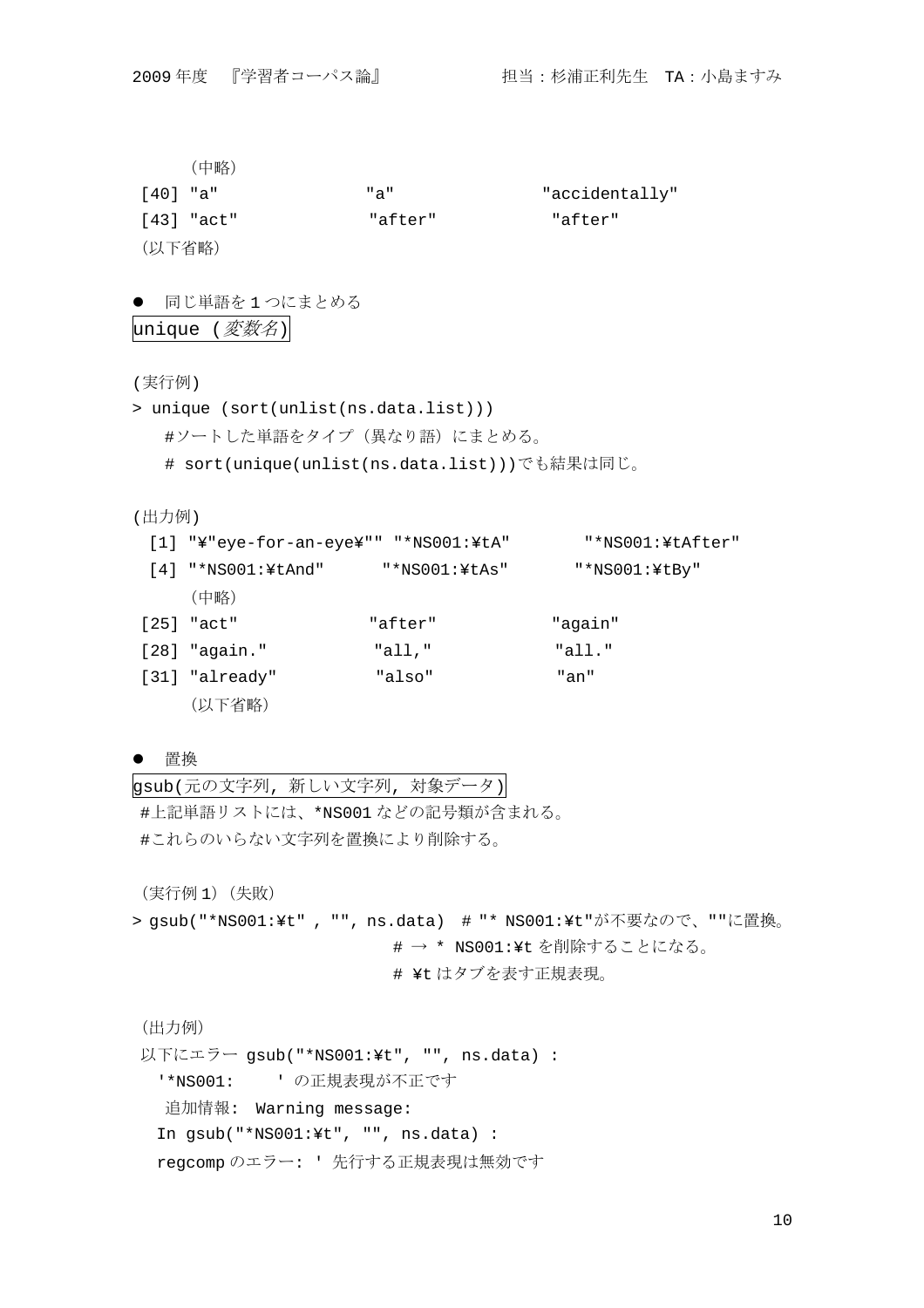```
# エラーの原因は、*NS001 の*が特殊文字だったため。
```
# ¥¥を特殊文字の前に付けて、エスケープする。

(実行例 2)(成功)

> gsub("¥¥\*NS001:¥t" , "", ns.data) # ¥¥を\*の前に付けて、エスケープ。

(出力例)

[1] "Why I Support The Death Penalty"

[2] "I support the death penalty."

 [3] "However, I think it should only be given to murderers or those who physically torture other people to such an extent that they are permanently crippled."

(以下省略)

```
ns.data2 <- gsub("¥¥*NS001:¥t" , "", ns.data) 
    #記号類を削除することができたので、新しい変数名 ns.data2 で保存。
```
> ns.data2 #中身を確認。

[1] "Why I Support The Death Penalty"

[2] "I support the death penalty."

 [3] "However, I think it should only be given to murderers or those who physically torture other people to such an extent that they are permanently crippled."

(以下省略)

```
● いらない文字列を削除して、再度単語リストを作る
#以上をまとめると、以下の一行で単語リストができる。
unique (sort(unlist( strsplit (gsub("¥¥*NS001:¥t" , "", ns.data), " 
"))))
```
(出力例)

| $[1]$ "¥"eye-for-an-eye¥"" "24" |                | "a"     |
|---------------------------------|----------------|---------|
| [4] "A"                         | "accidentally" | "act"   |
| [7] "after"                     | "After"        | "aqain" |
| $[10]$ "again."                 | "all,"         | "all."  |
| (以下省略)                          |                |         |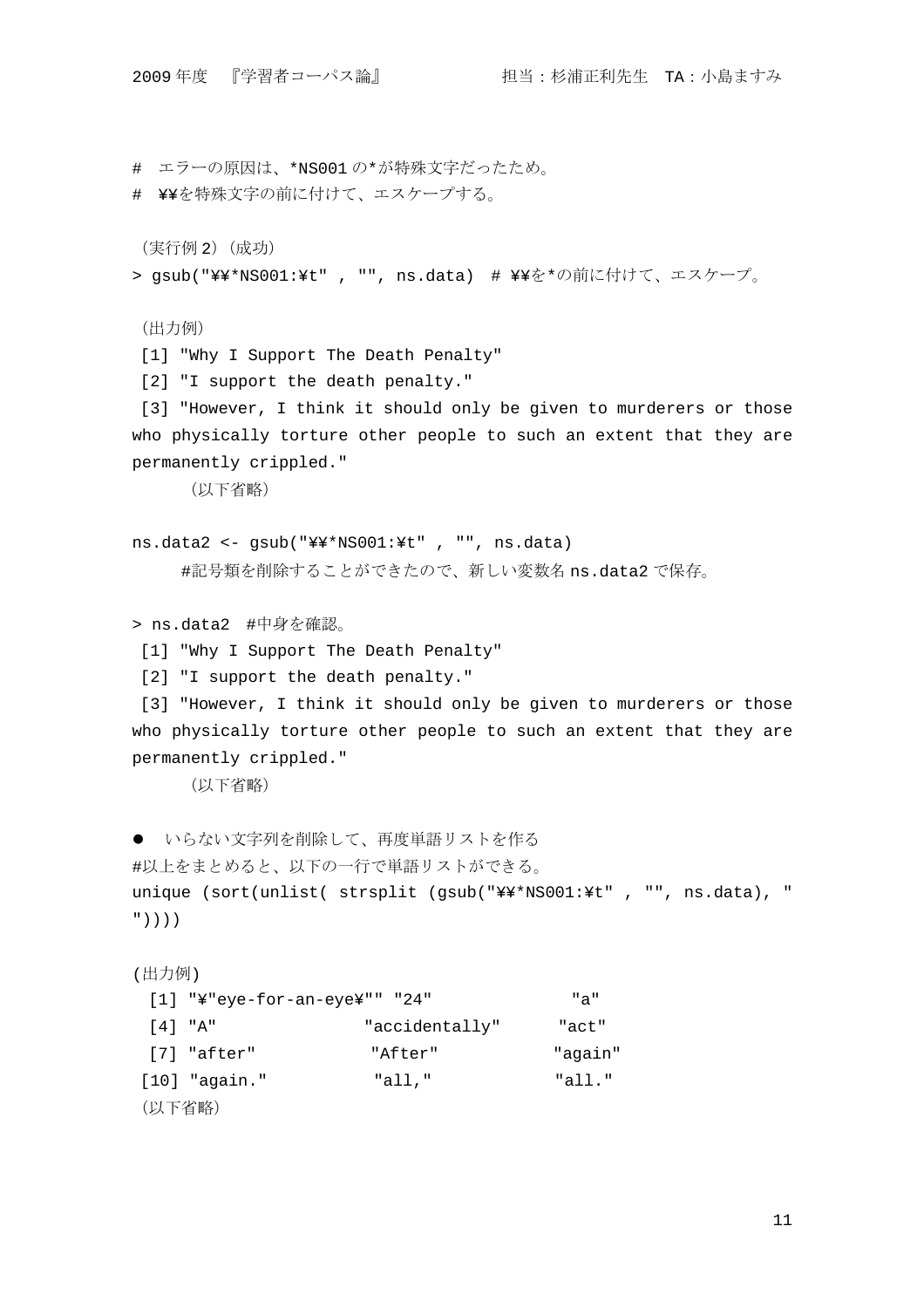# 7.頻度表を作る

 $|\text{table}$  (変数名) # sort をしなくても単語の頻度表を作成。

(実行例)

> table(unlist(strsplit (ns.data2, " "))) #単語をバラバラにした後で table を使用。

```
(出力例)
```

| "eye-for-an-eye" | 24     | а             | Α     |
|------------------|--------|---------------|-------|
|                  | 1      | 9             |       |
| accidentally     | act    | after         | After |
|                  | 1      | $\mathcal{L}$ |       |
| again            | again. | all,          | all.  |
|                  | 2      | 1             |       |
| 省略               |        |               |       |

【復習:JPN001.txt の単語頻度表を作る】

```
> scan(choose.files(), what="char", sep="¥n") 
  #まずは、ファイルの読み込み。
```

```
(出力例)
```

```
Read 121 items
```

```
 [1] "@Begin"
```
- [2] "@Participants:¥tJPN001"
- [3] "@Age:¥t20"

```
(中略)
```
[23] "\*JPN001:¥tDoes death penalty really need?"

```
 [24] "%NTV:¥tIs the death penalty really necessary?"
```

```
 [25] "%COM:¥t"
```

```
 (以下省略)
```
> jpn.lines <- scan(choose.files(), what="char", sep="¥n") # 変数 jpn.lines に代入。

> grep("JPN001", jpn.lines) #"JPN001"を含む要素番号を表示。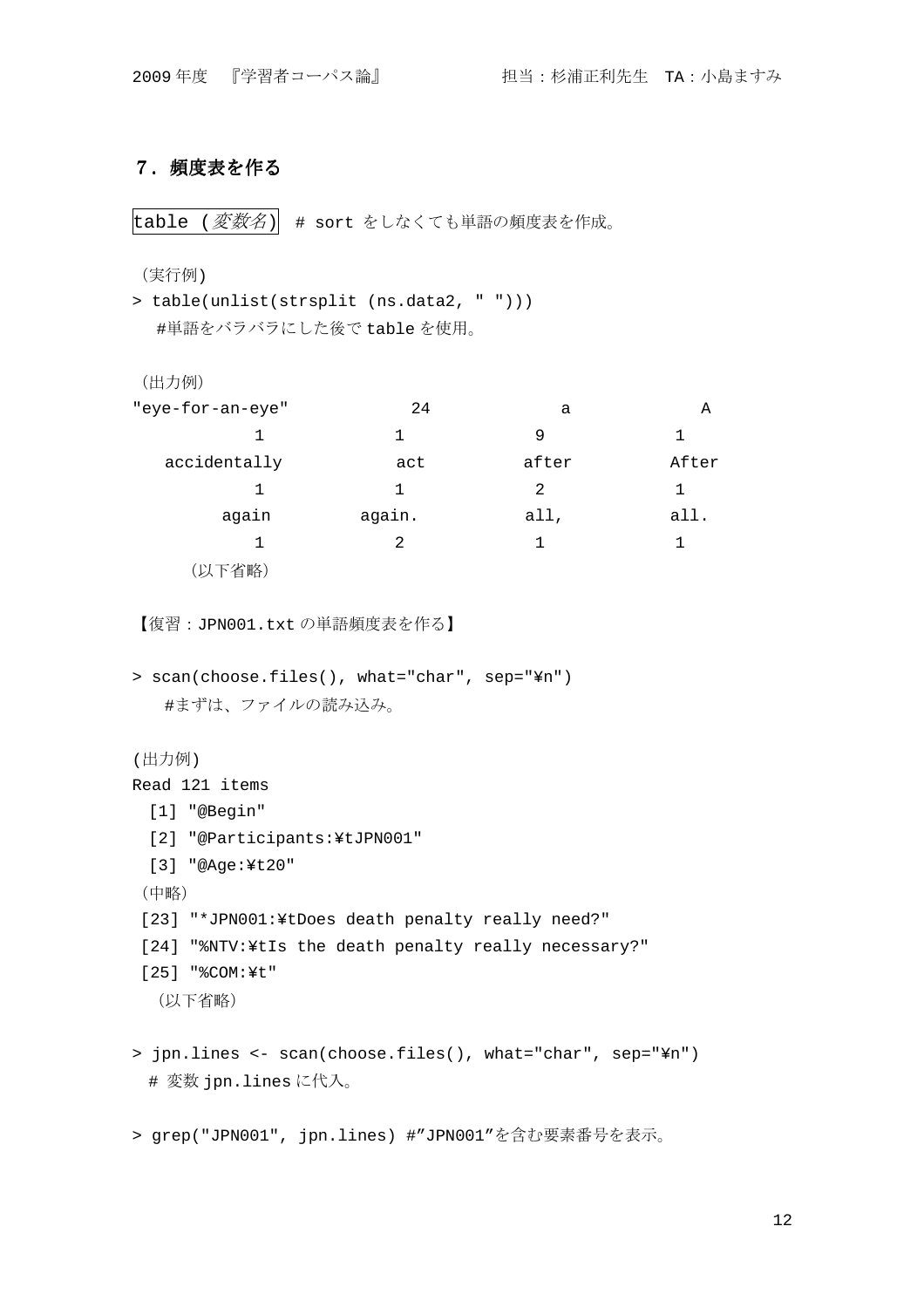(出力例) [1] 2 23 27 30 33 36 39 43 46 49 52 55 59 62 65 68 71 74 78 [20] 81 84 87 90 93 97 100 103 106 109 112 115 118 > grep("JPN001", jpn.lines, value=T) #value=T で、要素番号ではなくて中味を表示。 #jpn.lines[grep("JPN001", jpn.lines)]と同じ。 (出力例) [1] "@Participants:¥tJPN001" [2] "\*JPN001:¥tDoes death penalty really need?" [3] "\*JPN001:¥tDoes death penalty really need?" (以下省略) > grep("¥¥\*JPN001", jpn.lines, value=T) #@Participants:¥tJPN001 は不要なため、より細かく指定。 #\*は特殊文字のため、¥¥でエスケープ。 (出力例) [1] "\*JPN001:¥tDoes death penalty really need?" [2] "\*JPN001:¥tDoes death penalty really need?" [3] "\*JPN001:¥tI often hear that death penalty is reasonable for people whose family member or friend is killed by someone." (以下省略) > jpn.data <- grep("¥¥\*JPN001", jpn.lines, value=T) #学習者のデータ行のみを取り出したので、一旦保存。 > gsub("¥¥\*JPN001:¥t", "", jpn.data) #"\*JPN001:¥t"を""に置換(つまり、"\*JPN001:¥t"を削除)。 (出力例) [1] "Does death penalty really need?" [2] "Does death penalty really need?" [3] "I often hear that death penalty is reasonable for people whose family member or friend is killed by someone." (以下省略)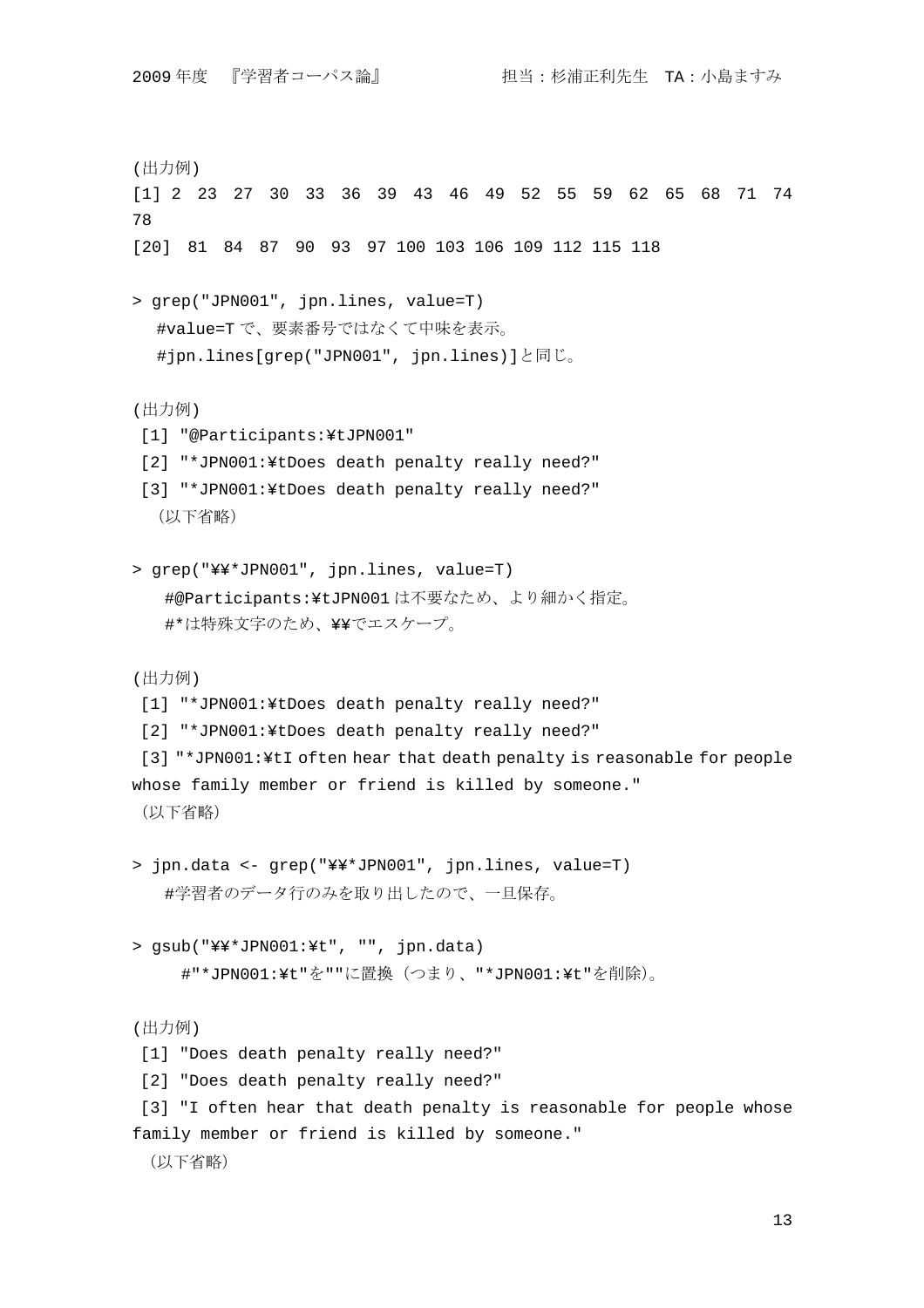```
> jpn.body <- gsub("¥¥*JPN001:¥t", "", jpn.data) 
    #学習者の本文のみを取り出したので、一旦保存。
> strsplit(jpn.body, " ") #jpn.bodyの要素をスペースで分割。
(出力例) 
[1][1] "Does" "death" "penalty" "really" "need?" 
[2][1] "Does" "death" "penalty" "really" "need?" 
(以下省略)
> unlist(strsplit(jpn.body, " ")) #リストの要素をバラバラにする。
(出力例) 
  [1] "Does" "death" "penalty" "really" "need?" 
  [6] "Does" "death" "penalty" "really" "need?" 
   (以下省略)
> jpn.words <- unlist(strsplit(jpn.body, " ")) 
  #上記の結果を jpn.words に一旦保存。
> length(jpn.words) #jpn.words の要素数を返す(つまり、総語数(token))。
(出力例) 
[1] 436 
> unique(jpn.words) #同じ単語を 1 つにまとめる。
(出力例) 
  [1] "Does" "death" "penalty" "really" "need?" 
  [6] "I" "often" "hear" "that" "is" 
 (以下省略)
> length(unique(jpn.words)) #異語数(type)を求める。
(出力例) 
[1] 205 
> table(jpn.words) #頻度を数える。
```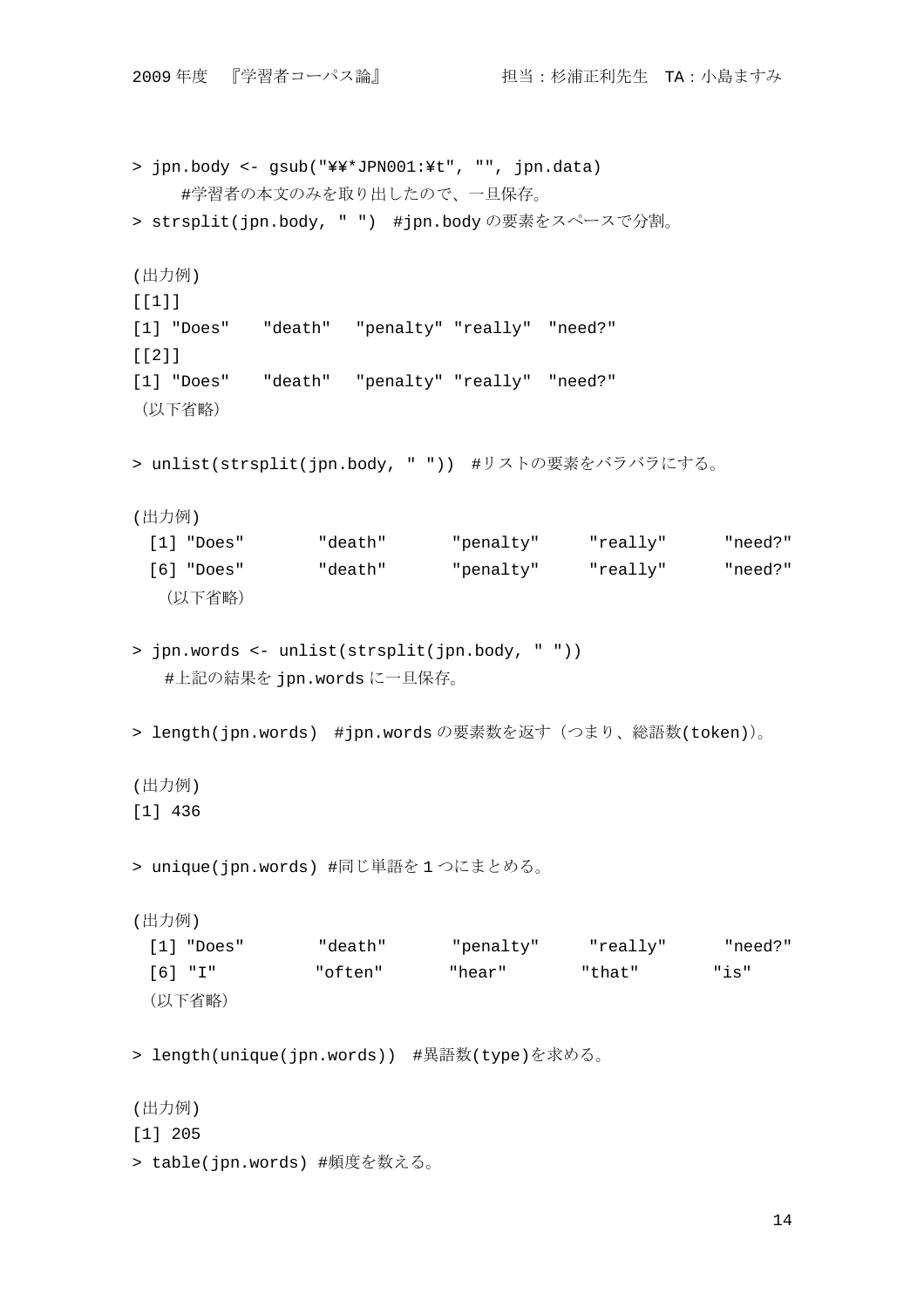```
(出力例) 
jpn.words 
      "no". "yes". a abuse accepted 
adult 
       1 6 1 1 1
    against alive allowed almost also 
always 
        \begin{matrix} 3 & 1 & 1 & 1 & 4 & 1 \end{matrix}(以下省略)
> jpn.table <- table(jpn.words) #jpn.table に一旦保存。
> write.table(jpn.table, file="jpnwordlist.txt") 
  #上記の結果をテーブルの形式でファイル jpnwordlist.txt に保存。
jpnwordlist.txt の中味
-------------------------- 
"jpn.words" "Freq" 
"¥"no¥"." "¥"no¥"." 1 
"¥"yes¥"." "¥"yes¥"." 1 
"a" "a" 6 
"abuse" "abuse" 1 
"accepted" "accepted" 1 
"adult" "adult" 1 
"against" "against" 3 
"alive" "alive" 1 
(以下省略) 
---------------------- 
> write.table(jpn.table, file="jpnwordlist2.txt", sep="¥t") 
  #セパレータをタブに。
jpnwordlist2.txt の中味
------------------------
```

| "jpn.words" |     | "Freq"     |    |
|-------------|-----|------------|----|
| "¥"no¥"."   |     | "¥"no¥"."  | ı. |
| "¥"yes¥"."  |     | "¥"yes¥"." | Т. |
| "a"         | "a" | 6          |    |
| "abuse"     |     | "abuse"    |    |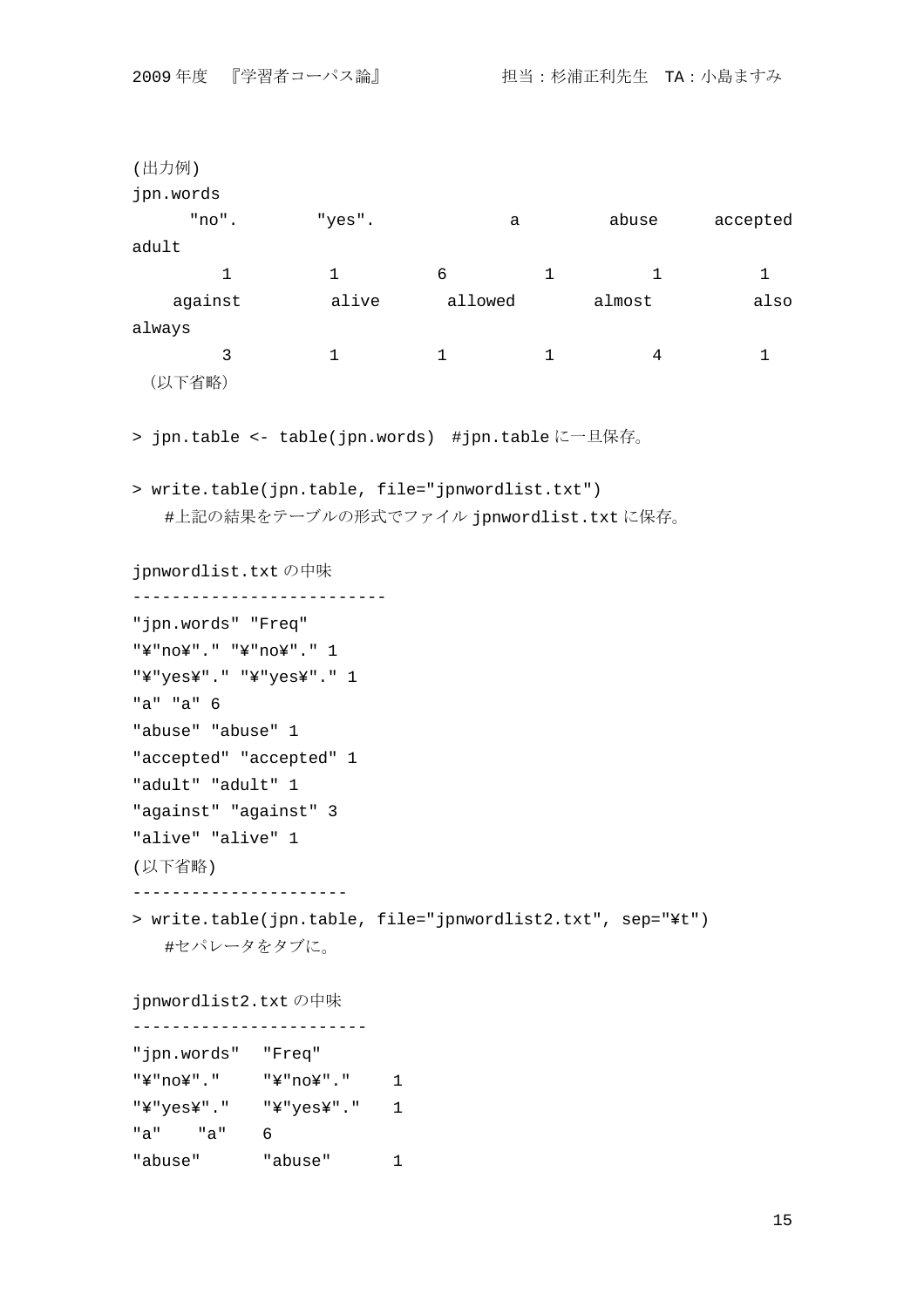```
"accepted" "accepted" 1 
"adult" "adult" 1 
(以下省略) 
---------------------- 
> write.table(jpn.table, file="jpnwordlist3.txt", sep="¥t", 
row.names=F) #行名を無しに。
jpnwordlist3.txt の中味
-------------------------- 
"jpn.words" "Freq" 
"¥"no¥"." 1 
"¥"yes¥"." 1 
"a" 6 
"abuse" 1 
(以下省略) 
---------------------- 
> write.table(jpn.table, file="jpnwordlist4.txt", sep="¥t", 
row.names=F, col.names=F) #行・列の名前を無しに。
jpnwordlist4.txt の中味
--------------------- 
"¥"no¥"." 1 
"¥"yes¥"." 1 
"a" 6 
"abuse" 1
"accepted" 1 
"adult" 1 
"against" 3 
(以下省略) 
----------------------
```
● 大文字・小文字、記号類の処理

#これで単語の頻度表ができたが、問題が 2 点。

1. 大文字・小文字の処理

2. 記号類の処理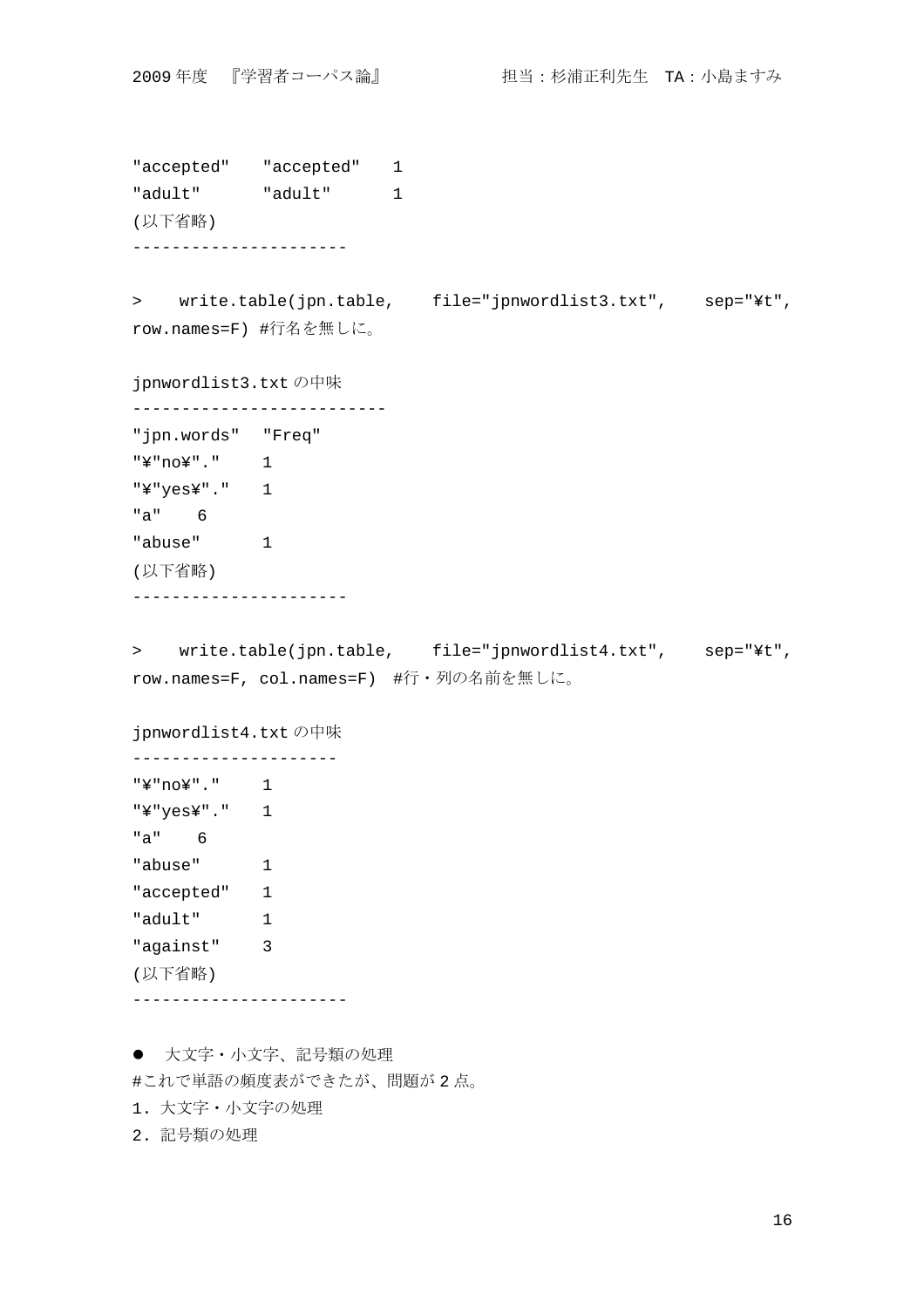1. 大文字・小文字の処理 tolower(変数名) #全て小文字に揃える。

(実行例)

> tolower(jpn.words)

(出力例)

| [1] "does" | "death" | "penalty" | "really" | "need?" |
|------------|---------|-----------|----------|---------|
| [6] "does" | "death" | "penalty" | "really" | "need?" |
| (以下省略)     |         |           |          |         |

toupper(変数名) #全て大文字に揃える。

(実行例)

> toupper(jpn.words)

(出力例)

| [1] "DOES" | " DEATH"   | " PENALTY"  | "REALLY" | " NEED? " |
|------------|------------|-------------|----------|-----------|
| [6] "DOES" | " איד באחי | " PENALTY " | "REALLY" | "NEED?"   |
| (以下省略)     |            |             |          |           |

2. 記号類の処理

#ヒント:gsub を使う。例えば、gsub("¥¥.", "", 変数名)で、コンマを削除。 #しかし、記号は色々ある・・・(.,!?"' etc.)。

gsub("¥¥W", "", 変数名) #記号類を全て消す! #¥w :ワード構成文字(アルファベット・数字など) #¥W :ワード構成文字以外

(実行例)

> gsub("¥¥W", "", jpn.words)

(出力例)

| $\lceil 1 \rceil$ "Does" | "death" | "penalty" | "really" | "need" |
|--------------------------|---------|-----------|----------|--------|
| [6] "Does"               | "death" | "penalty" | "really" | "need" |
| (以下省略)                   |         |           |          |        |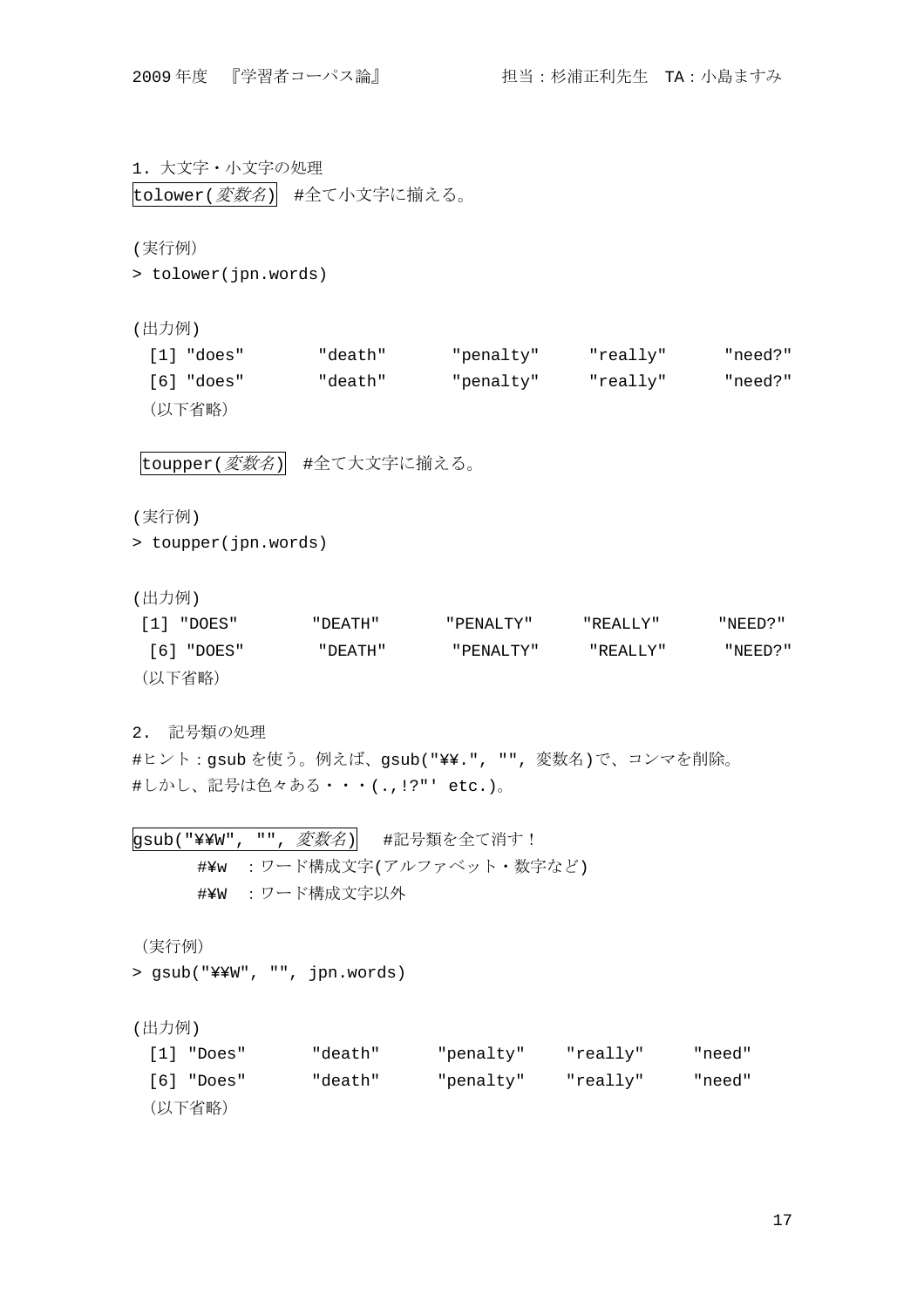## 8.**R** で関数を作成し、**TTR, Guiraud Index,** 平均単語長、平均文長を出す

#### ● データの準備

# NICE から、学習者または母語話者の作文のみを取り出す関数は以下。 # これを R Console に貼り付ける。

```
myData <- function(){ 
       lines.tmp <- scan(choose.files(), what="char", sep="¥n") 
        #ファイルを選択。
       data.tmp <- grep("¥¥*(JPN|NS)...:¥t", lines.tmp, value=T) 
        #*で始まる行のみ。
       body.tmp <- gsub("¥¥*(JPN|NS)...:¥t", "", data.tmp) 
        #行頭のタグを削除。
       body.tmp <- body.tmp[body.tmp != ""] #空行を削除。
```

```
}
```
> jpn.body <- myData() #画面に入力すると、ファイルを選択する窓が現われる。 #JPN001.txt を選択し、myData で本文のみを取り出した結果を jpn.body に代入。

## (出力例)

```
Read 121 items
```

```
> jpn.body #中身を確認。
 [1] "Does death penalty really need?" 
 [2] "Does death penalty really need?" 
 [3] "I often hear that death penalty is reasonable for people whose 
family member or friend is killed by someone." 
(以下省略)
```
#### **•** TTR

```
# TTR = Type/ Token 
# 関数 myTTR を実行する前に、以下の動作を確認しよう。
```

```
> (jpn.body.lower <- tolower(jpn.body)) 
 #大文字を小文字に。外の()は、処理と同時に表示。
```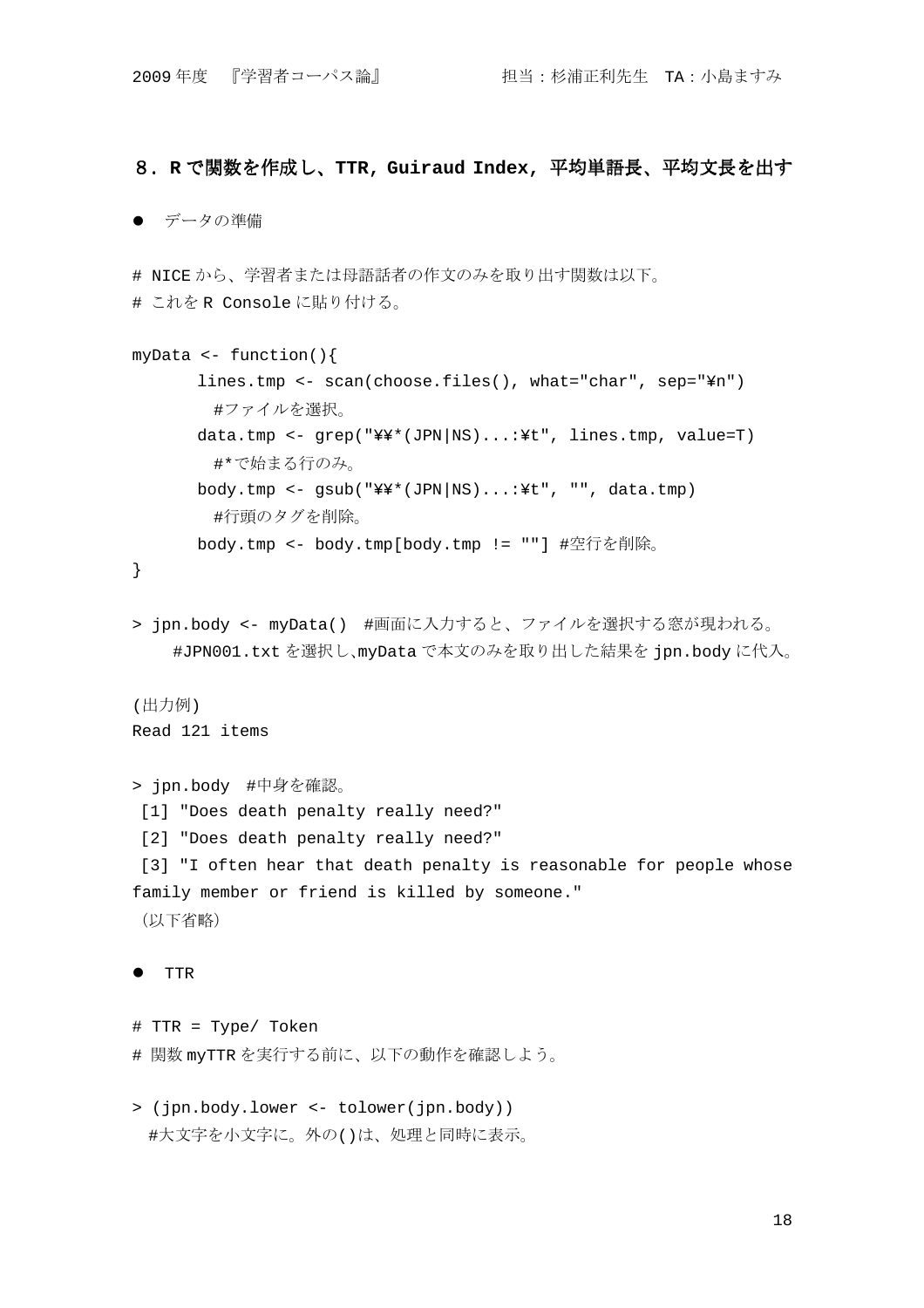```
(出力例) 
 [1] "does death penalty really need?" 
 [2] "does death penalty really need?" 
[3] "i often hear that death penalty is reasonable for people whose
family member or friend is killed by someone." 
(以下省略)
> (jpn.words <- unlist(strsplit(jpn.body.lower, "¥¥W"))) 
   # 単語をバラバラに。
(出力例) 
  [1] "does" "death" "penalty" "really" "need" 
  [6] "does" "death" "penalty" "really" "need" 
 (以下省略)
> length(jpn.words) #jpn.words の要素数を求める=総語数(Token)を求める。
(出力例) 
[1] 463 
> length(unique(jpn.words)) #異語数(Type)を求める。
(出力例) 
[1] 181 
> length(unique(jpn.words))/length(jpn.words) #TTR を出す。
(出力例) 
[1] 0.3909287 
#以上をまとめた関数が以下。これを R Console に貼り付ける。
myTTR \leftarrow function(a) jpn.body.lower <- tolower(a) 
       jpn.words <- unlist(strsplit(jpn.body.lower, "¥¥W")) 
       length(unique(jpn.words))/length(jpn.words) 
} 
> myTTR(jpn.body) #上記関数の a の部分に、jpn.body が入る。
```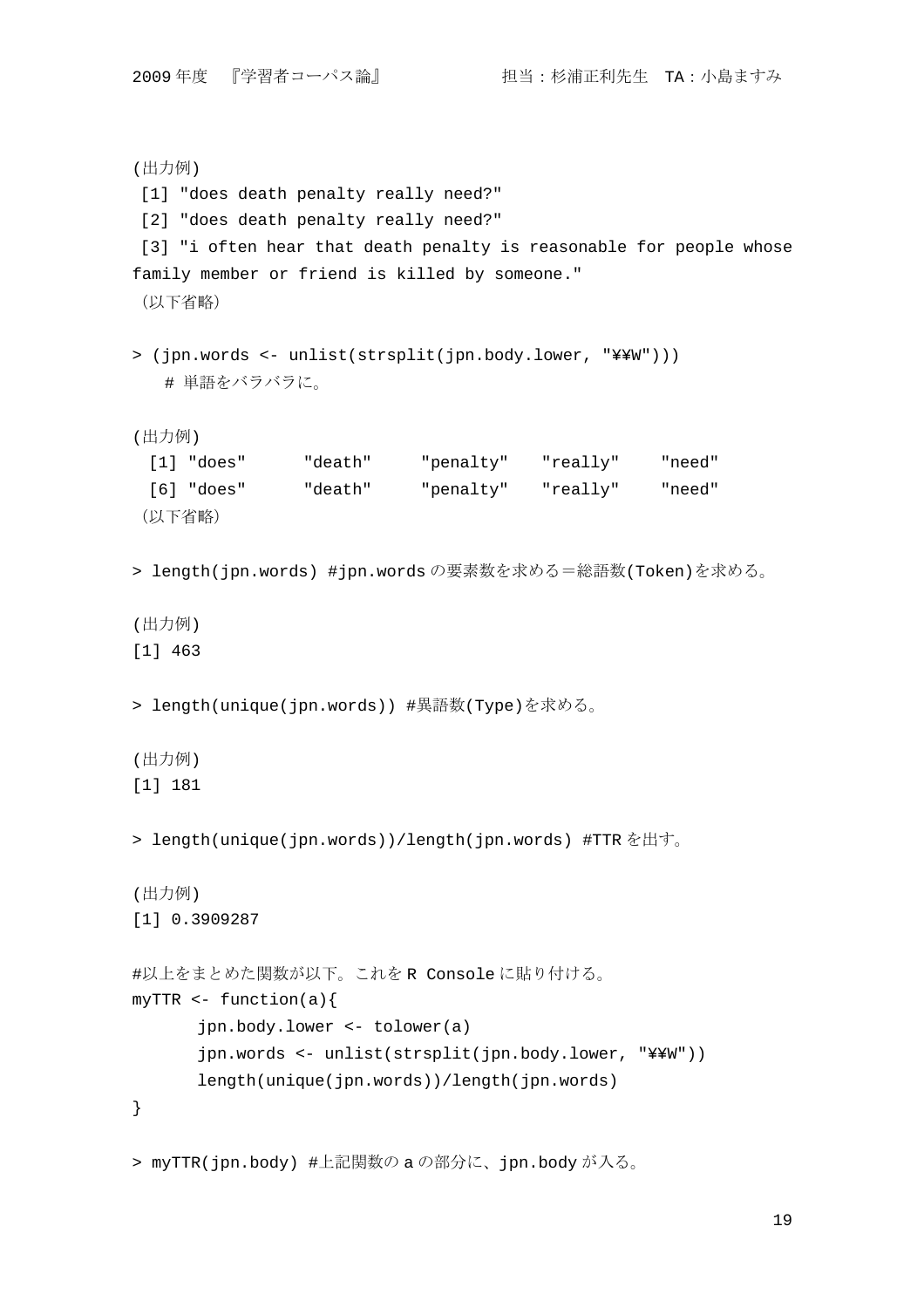```
(出力例) 
[1] 0.3909287 
 Guiraud Index 
# Guiraud Index = Type/ \sqrt{\ } Token
# Guiraud Index を出す関数は以下。
myGI \leftarrow function(a){
       jpn.body.lower <- tolower(a) 
       jpn.words <- unlist(strsplit(jpn.body.lower, "¥¥W")) 
       length(unique(jpn.words))/sqrt(length(jpn.words)) 
} 
> myGI(jpn.body) #Guiraud Index を出す。
(出力例) 
[1] 8.411783 
● 平均単語長
# 平均単語長(AWL) = 総文字数/総語数
# 関数 myAWL を実行する前に、以下の動作を確認しよう。
> (jpn.words <- unlist(strsplit(jpn.body, "¥¥W"))) # 単語をバラバラに。
(出力例) 
  [1] "Does" "death" "penalty" "really" "need" 
  [6] "Does" "death" "penalty" "really" "need" 
 (以下省略)
> length(jpn.words) #jpn.words の要素数を求める=総語数(Token)を求める。
(出力例) 
[1] 463 
> paste(jpn.words, collapse="") 
   #jpn.words の要素を全てくっつける。仕切りはなし。
```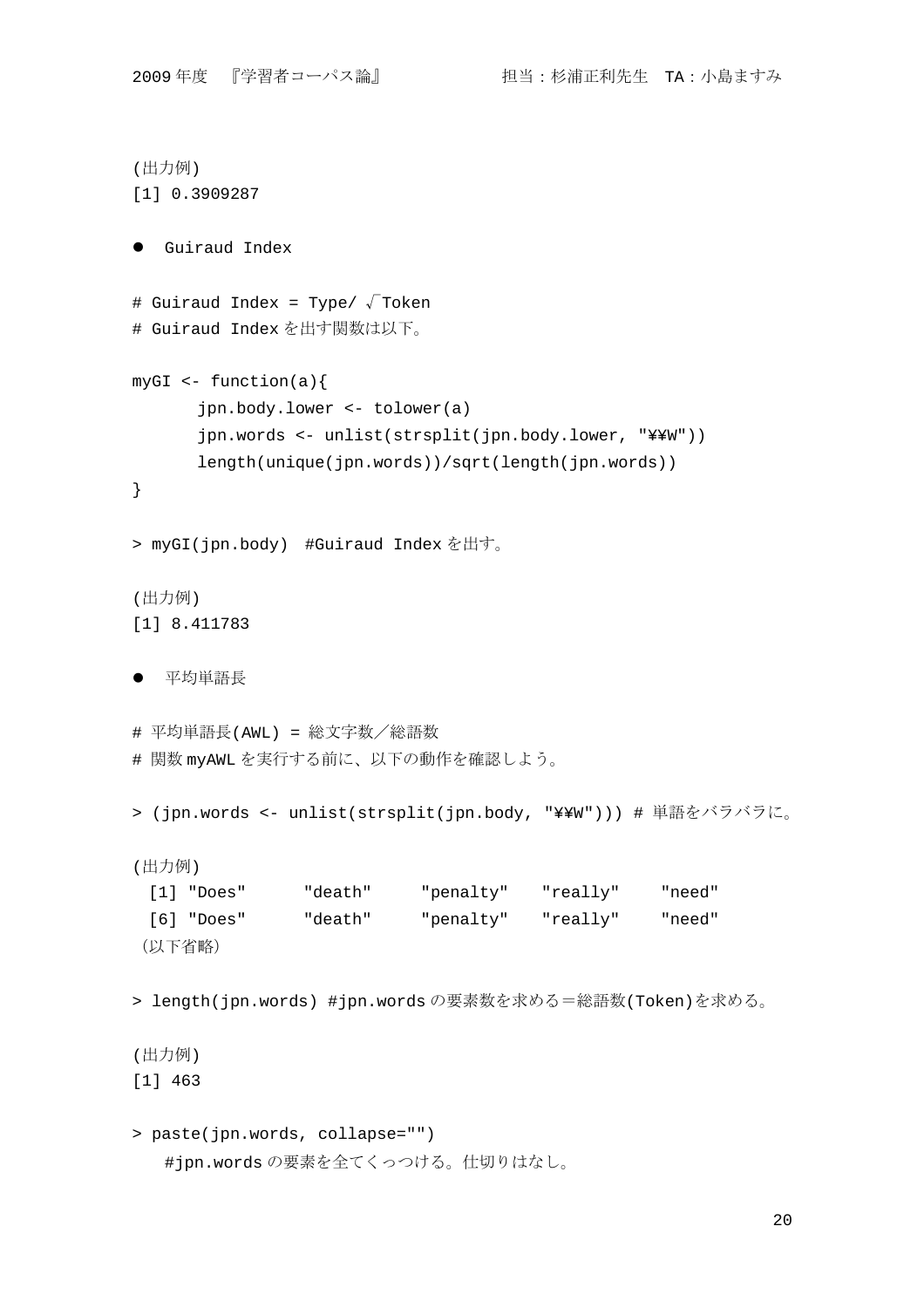```
(出力例) 
[1] 
"DoesdeathpenaltyreallyneedDoesdeathpenaltyreallyneedIoftenhearthat
deathpenaltyisreasonableforpeoplewhosefamilymemberorfriendiskilledb
ysomeoneOntheotherhandIals 
(以下省略)
> nchar(paste(jpn.words, collapse="")) #文字数を数える。
(出力例) 
[1] 1908 
#以上をまとめた関数が以下。
myAWL \leftarrow function(a) jpn.words <- unlist(strsplit(a, "¥¥W")) 
        nchar(paste(jpn.words, collapse=""))/length(jpn.words) 
 } 
> myAWL(jpn.body) #jpn.body の平均単語長を出す。
(出力例) 
[1] 4.12095 
● 平均文長
# 平均単語長(ASL) = 総語数/総文数 (それぞれの文が持つ単語数の平均値)
# 関数 myASL を実行する前に、以下の動作を確認しよう。
> (x <- strsplit(jpn.body, "¥¥W")) 
   #jpn.body をワード構成文字以外で分割し、x に代入。
(出力例) 
[[1]] 
[1] "Does" "death" "penalty" "really" "need" 
[[2]]]
[1] "Does" "death" "penalty" "really" "need"
```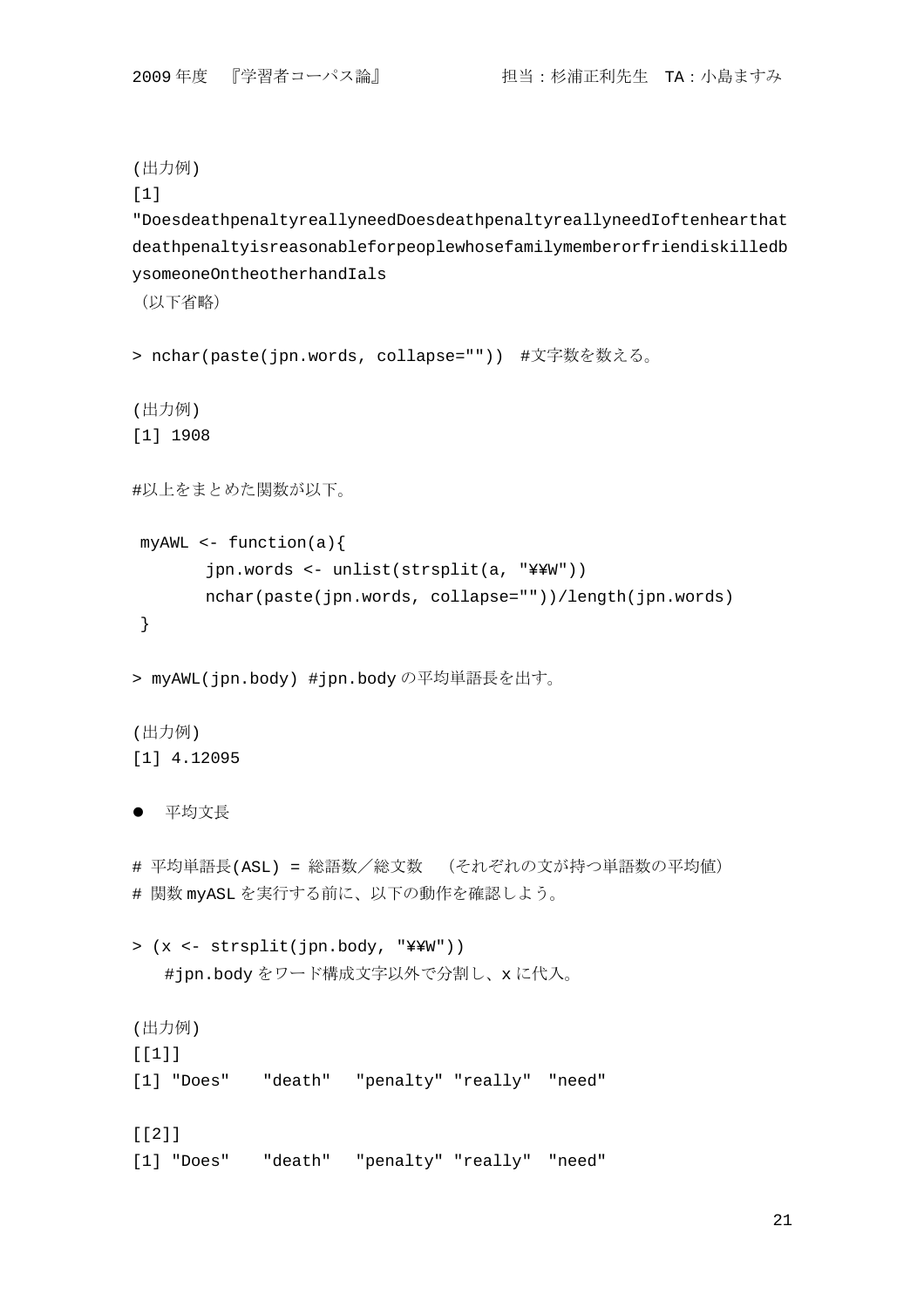```
(以下省略)
> x[[1]] #例えば、x[[1]]の中身は以下。
[1] "Does" "death" "penalty" "really" "need" 
> length(x[[1]]) #x[[1]]の要素数 (つまり単語数) は以下。
[1] 5 
#以上より、それぞれのセンテンスの単語数を出す関数が以下。
for (i in 1:\text{length}(x)) {
   # i を 1 から length(x)(つまりセンテンスの数)まで 1 ずつ増やす)。
       print(length(x[[i]])) #それぞれのセンテンスの単語数をプリント。
} 
(出力例) 
[1] 5 
[1] 5 
[1] 19 
(以下省略)
# 最後にプリントアウトせず、変数 y に入れる関数が以下。
y <- 0 # とりあえず、y を定義。
for (i in 1:\text{length}(x)) {
      y[i] <- length(x[[i]])
} 
> y #中身を確認
 [1] 5 5 19 31 15 15 24 22 23 26 21 16 17 7 10 23 12 17 12 9 19 21 
23 5 7 
[26] 10 4 6 14 13 12 
# mean(y)で y の平均値を求めれば、ASL が出る!
#以上をまとめて、ASL を出す関数が以下。
myASL \leftarrow function(a) x <- strsplit(a, "¥¥W") 
      y \leftarrow 0for (i in 1:\text{length}(x)) {
```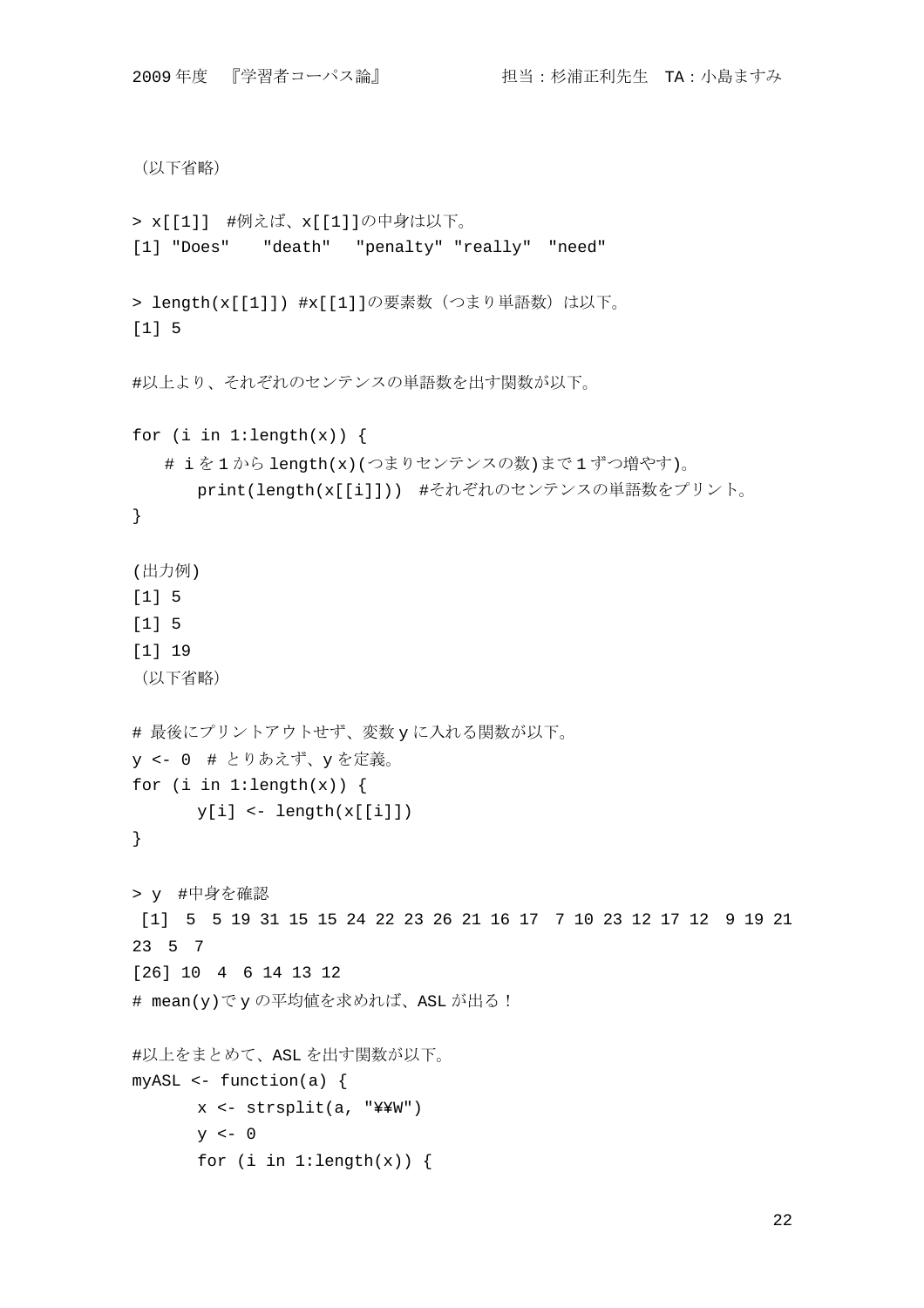```
y[i] <- length(x[[i]])
       } 
      mean(y)} 
> myASL(jpn.body) 
(出力例) 
[1] 14.93548 
● 小島版平均文長 (for ループを使用しなくてもできる)
myASL2 \leftarrow function(a){
       jpn.sent <- strsplit(a, "¥¥W") 
       jpn.words <- unlist(jpn.sent) 
       length(jpn.words)/length(jpn.sent) 
} 
> myASL2(jpn.body) 
(出力例) 
[1] 14.93548 
● 使用頻度の高い語を調べる
# 使用頻度の高い上位 10 単語を出す関数
myTop10 \leftarrow function(a) jpn.body.lower <- tolower(a) #小文字に揃える。
       jpn.words <- unlist(strsplit(jpn.body.lower, "¥¥W")) 
        #単語をバラバラに。
       jpn.words <- jpn.words[jpn.words != ""] #空の要素を削除。
       head(sort(table(jpn.words), decreasing = T), 10) 
        #頻度の高い順から top 10 を表示。
} 
> myTop10(jpn.body)
```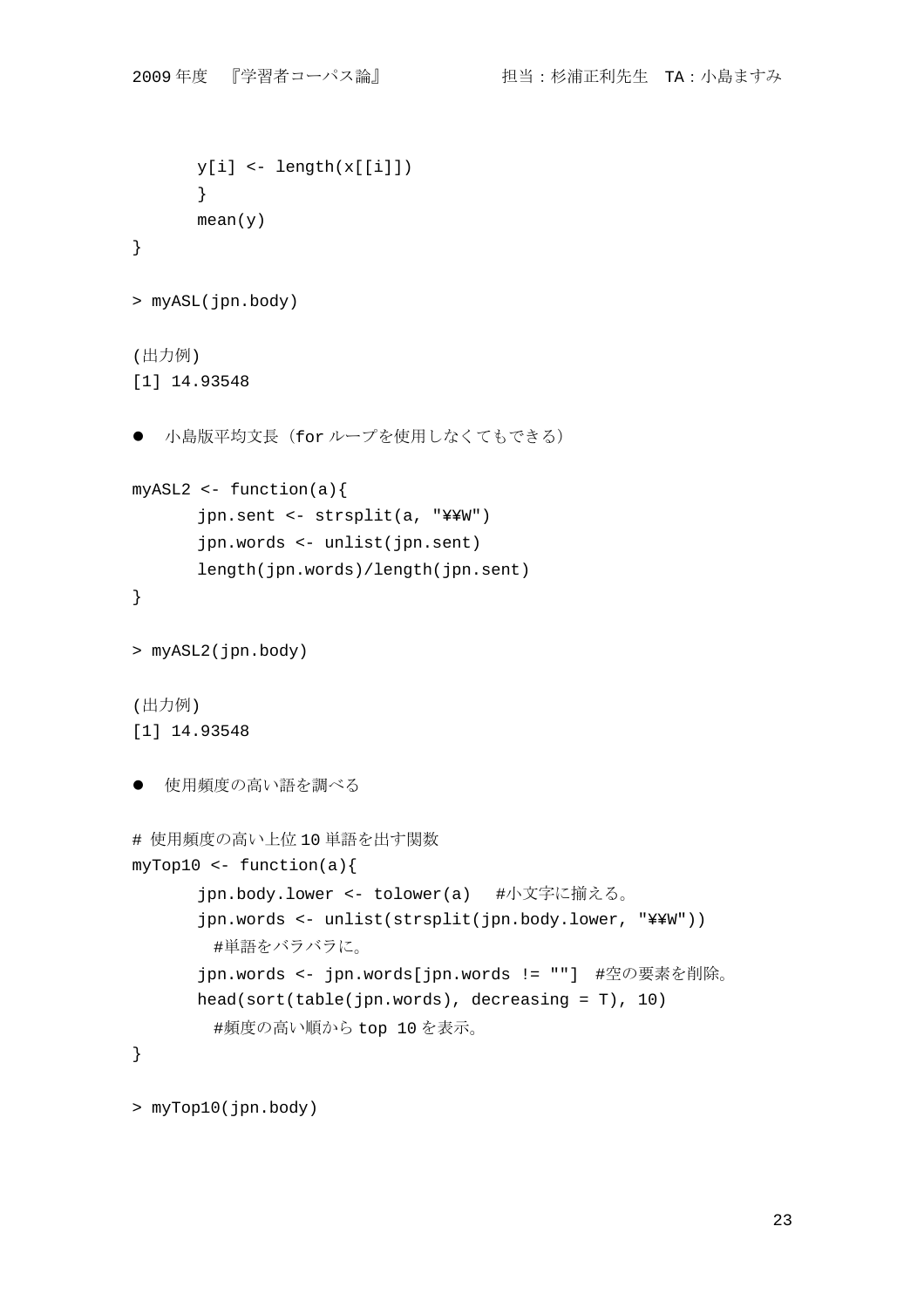| (出力例)                                                                                                                                                                                                                                                                              |      |      |                                                  |                  |           |      |     |           |
|------------------------------------------------------------------------------------------------------------------------------------------------------------------------------------------------------------------------------------------------------------------------------------|------|------|--------------------------------------------------|------------------|-----------|------|-----|-----------|
| jpn.words                                                                                                                                                                                                                                                                          |      |      |                                                  |                  |           |      |     |           |
| is                                                                                                                                                                                                                                                                                 | the  | that | it<br>to                                         |                  | in people | kill |     | and death |
| 29                                                                                                                                                                                                                                                                                 | 17   | 14   | 13<br>14                                         | 10               | 10        | 8    | 7   | 7         |
| # 下の関数では、使用頻度の高い単語を何位まで出すか指定できる。<br>myTop <- function(a,b){ #処理したい変数をaに、何位まで出すかをbで指定。<br>jpn.body.lower <- tolower(a)<br>jpn.words <- unlist(strsplit(jpn.body.lower, "¥¥W"))<br>jpn.words <- jpn.words[jpn.words != ""]<br>$head(sort(table(jpn.words), decreasing = T), b)$<br>} |      |      |                                                  |                  |           |      |     |           |
|                                                                                                                                                                                                                                                                                    |      |      | > myTop(jpn.body,20) # jpn.bodyを対象に、高頻度語 20位を出す。 |                  |           |      |     |           |
| (出力例)                                                                                                                                                                                                                                                                              |      |      |                                                  |                  |           |      |     |           |
| jpn.words                                                                                                                                                                                                                                                                          |      |      |                                                  |                  |           |      |     |           |
|                                                                                                                                                                                                                                                                                    | is   | the  | that                                             | to               |           | it   | in  | people    |
|                                                                                                                                                                                                                                                                                    | 29   | 17   | 14                                               | 14               |           | 13   | 10  | 10        |
|                                                                                                                                                                                                                                                                                    | kill | and  |                                                  | death government |           |      | not | of        |
| penalty                                                                                                                                                                                                                                                                            |      |      |                                                  |                  |           |      |     |           |
|                                                                                                                                                                                                                                                                                    | 8    | 7    | 7                                                | 7                |           | 7    | 7   | 7         |
|                                                                                                                                                                                                                                                                                    | а    | or   | by                                               | i                | also      |      | if  |           |
|                                                                                                                                                                                                                                                                                    | 6    | 6    | 5                                                | 5                |           | 4    | 4   |           |

# 9. 散布図やグラフを書く

● 散布図

# jpn.body のセンテンスの長さ(それぞれのセンテンスの単語数)を散布図にする。 # まず、jpn.body のそれぞれのセンテンスの単語数を出す関数は以下。

```
mySL <- function(a) { 
       x <- strsplit(a, "¥¥W") 
      y \leftarrow 0for (i in 1:\text{length}(x)) {
      y[i] <- length(x[[i]])
       } 
       print(y) # myASL との違いはここのみ。y の平均を出さずにプリント。
```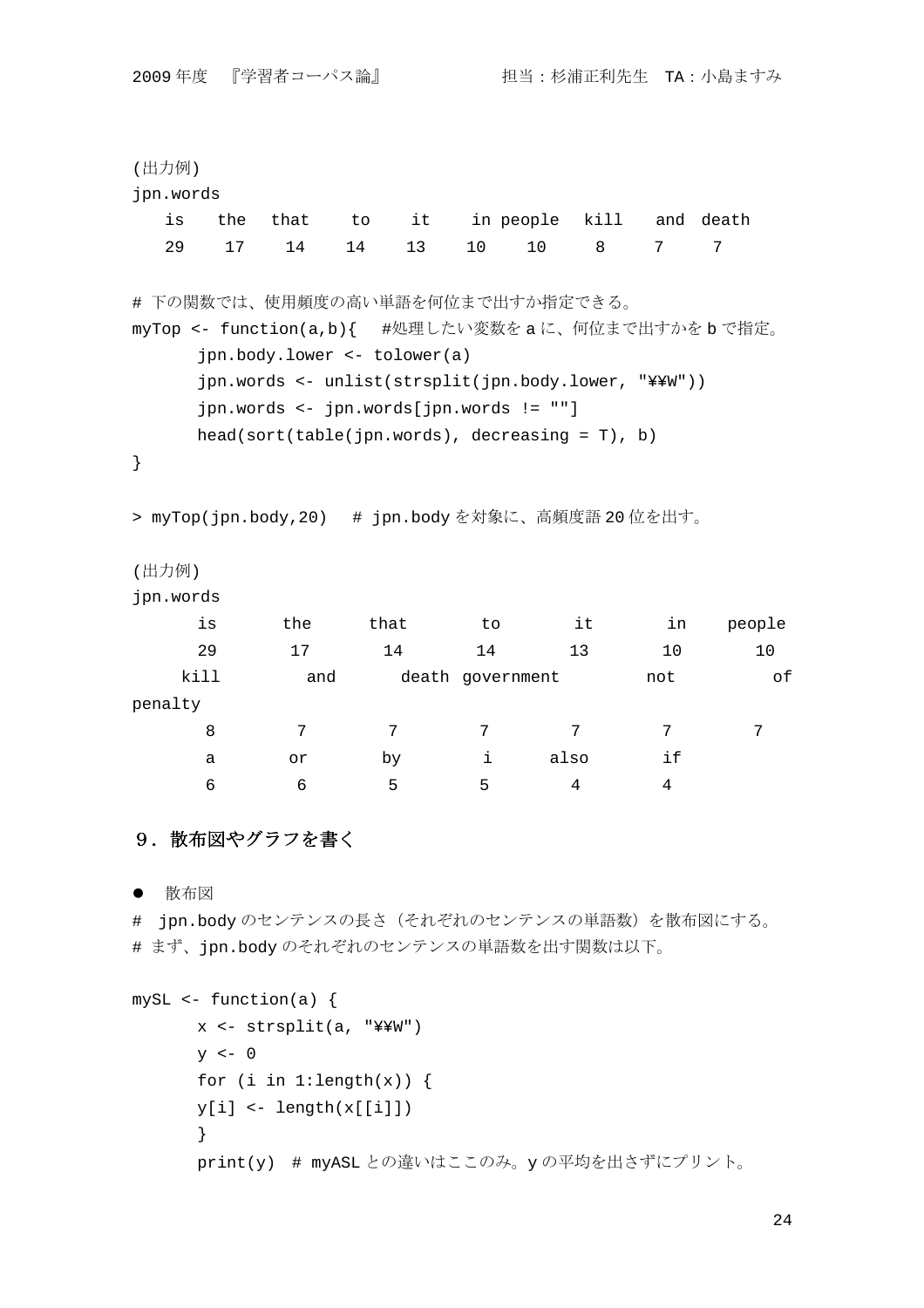}

> plot(mySL(jpn.body)) # plot で、散布図を描く。

(出力例)

 [1] 5 5 19 31 15 15 24 22 23 26 21 16 17 7 10 23 12 17 12 9 19 21 23 5 7

[26] 10 4 6 14 13 12



● 棒グラフ

# jpn.body のセンテンスの長さを棒グラフにする。

> barplot(mySL(jpn.body)) # barplot で、棒グラフを描く。

(出力例)

 [1] 5 5 19 31 15 15 24 22 23 26 21 16 17 7 10 23 12 17 12 9 19 21 23 5 7 [26] 10 4 6 14 13 12

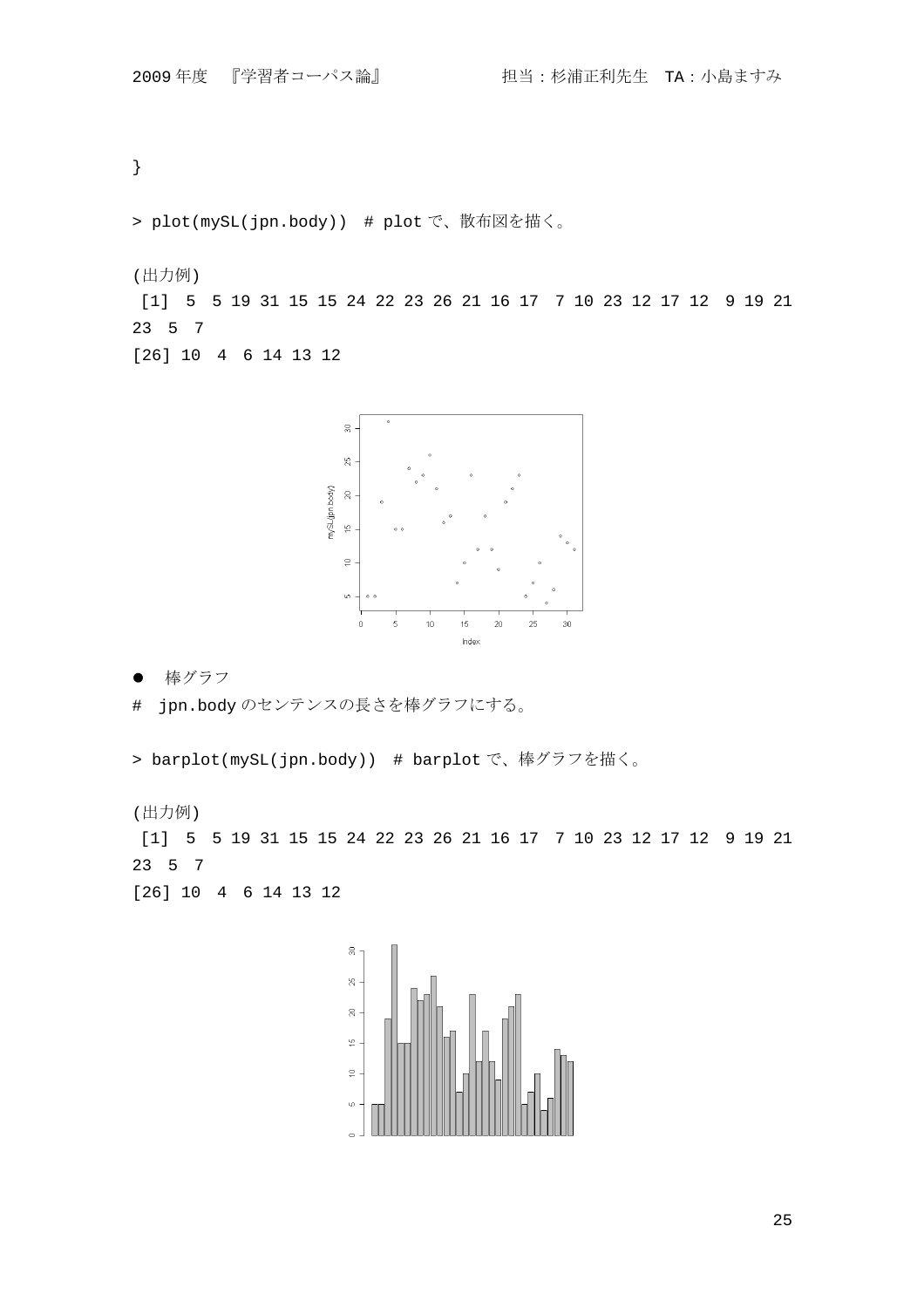## 10. 2**gram** とその頻度表を出す

#### ● データの準備

```
# NICE から、学習者または母語話者の作文のみを取り出す関数は以下。
# これを R Console に貼り付ける。
myData <- function(){ 
       lines.tmp <- scan(choose.files(), what="char", sep="¥n") 
       #ファイルを選択。
       data.tmp <- grep("¥¥*(JPN|NS)...:¥t", lines.tmp, value=T) 
       #*で始まる行のみ。
      body.tmp <- gsub("YY*(JPN|NS)...:Yt", "", data.tmp)#行頭のタグを削除。
       body.tmp <- body.tmp[body.tmp != ""] #空行を削除。
} 
> jpn.body <- myData() #画面に入力すると、ファイルを選択する窓が現われる。
    #JPN001.txt を選択し、myData で本文のみを取り出した結果を jpn.body に代入。
(出力例) 
Read 121 items 
> jpn.body 
 [1] "Does death penalty really need?" 
 [2] "Does death penalty really need?" 
[3] "I often hear that death penalty is reasonable for people whose
family member or friend is killed by someone." 
(以下省略)
● 2 gram を出す関数
# 2 gram とは、2 語の連なりのこと。
# "I went to school yesterday" の場合、"I went", "went to", "to school",
"school yesterday"が 2gram。
#まずは以下の関数を R Console に貼り付ける。
my2gram \leftarrow function(a)tmp.1 <- unlist(strsplit(a, "¥¥W")) #単語をバラバラにする。
```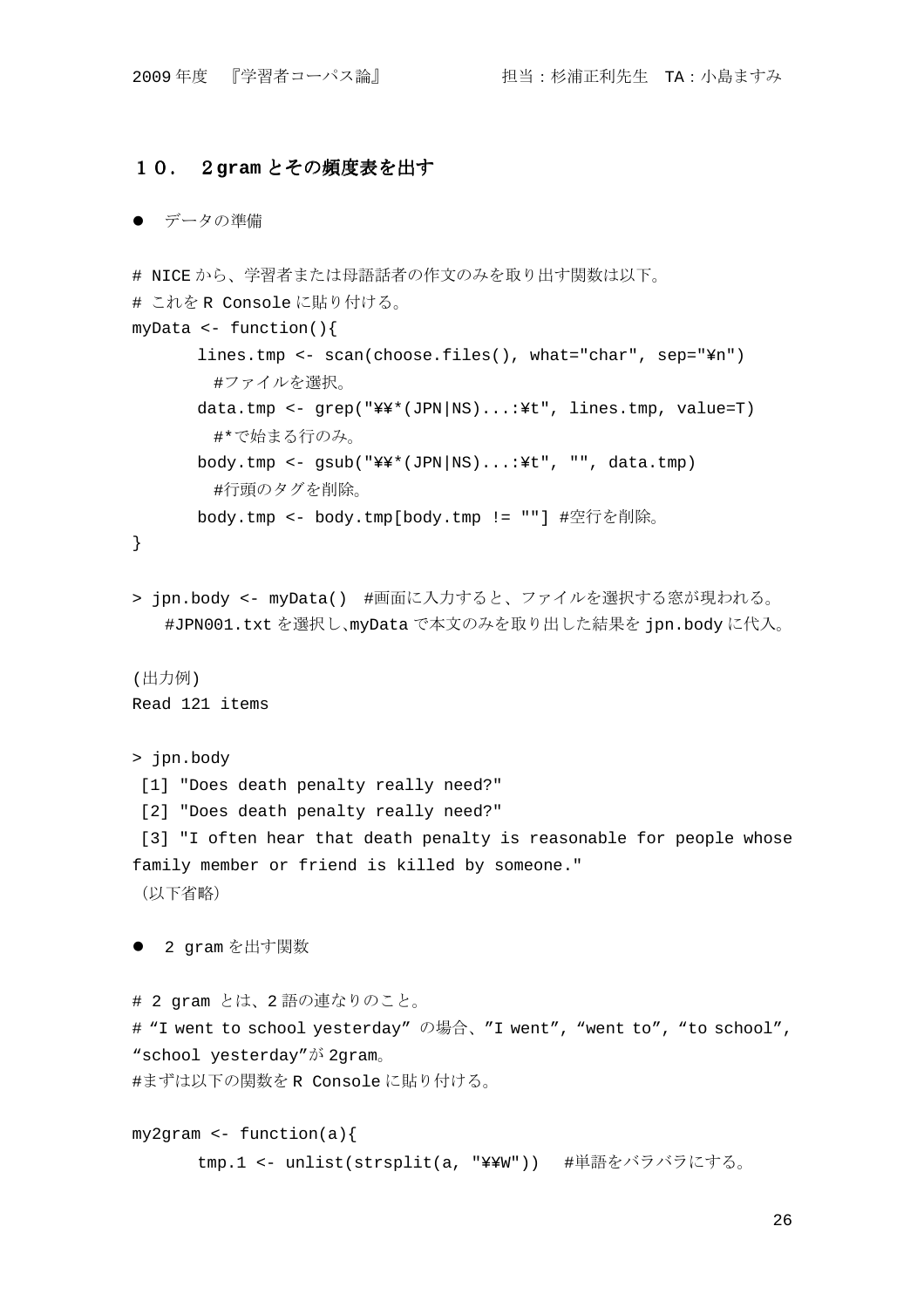```
for (i \text{ in } 1:(\text{length}(\text{tmp.}1)-1)) {
         #i が 1 から (tmp の総語数-1)まで繰り返し。
            cat(tmp.1[i], tmp.1[(i+1)], "¥n") 
              #tmp の i 番目と i+1 番目をくっつける。
            } 
      } 
> my2gram(jpn.body) #jpn.body に対し、関数 my2gram を実行。
(出力例) 
Does death 
death penalty 
penalty really 
really need 
(中略) 
hand 
  I 
(以下省略) 
#上記結果を観察すると、1 語しか含まれない行が存在。
#元のテキストと比較すると、記号類と空白が重なっている場所でこのような現象が起こる。
#つまり、記号類で分割し、スペースが要素の 1 つとなっている。
#strsplit(a, "¥¥W")を strsplit(a, "¥¥W+")に変更し、ワード構成文字以外 2 つ
以上で分割。
my2gram <- function(a){ 
      tmp.1 <- unlist(strsplit(a, "¥¥W+")) 
       #ワード構成文字以外 2 つ以上で分割。
      for (i in 1:(\text{length}(\text{tmp.1})-1)) {
       #i が 1 から (tmp の総語数-1)まで繰り返し。
            cat(tmp.1[i], tmp.1[(i+1)], "Yn")#tmp の i 番目と i+1 番目をくっつける。
            } 
      }
```

```
> my2gram(jpn.body)
```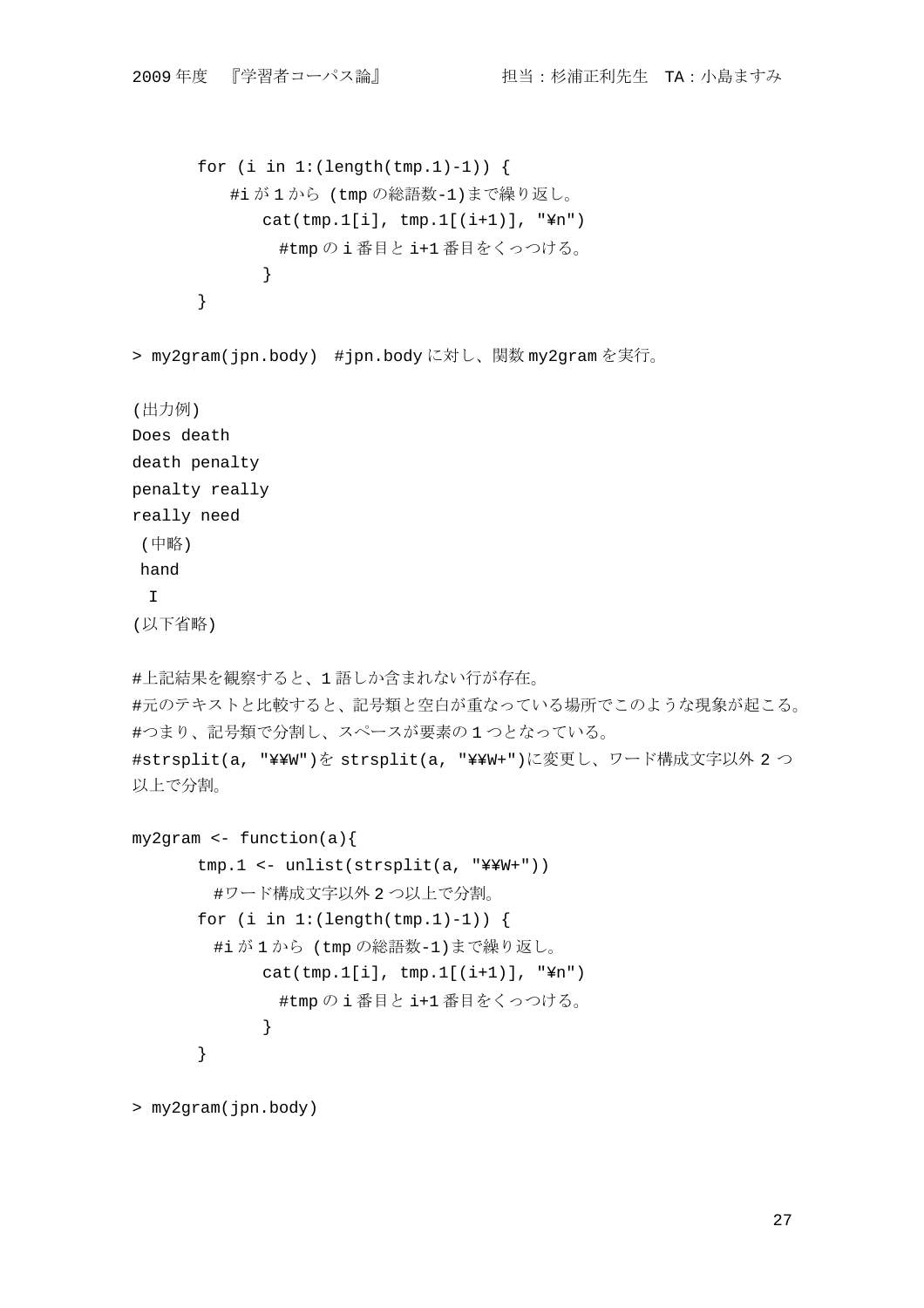```
(出力例) 
Does death 
death penalty 
penalty really 
really need 
need Does 
(以下省略) 
● 結果の保存と頻度表作成
#結果を 2gram.txt に保存する。まず、下記の関数を実行してみよう。
my2gram <- function(a){ 
      tmp.1 <- unlist(strsplit(a, "¥¥W+")) 
      for (i in 1:(\text{length}(\text{tmp.1})-1)) {
             cat(tmp.1[i], tmp.1[(i+1)], "In", file="2gram.txt")#結果を 2gram.txt に保存。
             } 
      } 
> my2gram(jpn.body) 
 #結果は 2gram.txt に書き出されているので、コンソール画面上には何も出ない。
 #ところが、2gram.txt を対象に table で頻度表を作成すると以下。
> table(scan(choose.files(), what="char", sep="¥n")) 
   #2gram.txt を選択
(出力例) 
Read 1 item 
of it 
     1 
#結果が上書きされているため、最後の 2gram のみ表示
#そこで、file="2gram.txt"の後ろに、append=T(追加する)を加える。
my2gram <- function(a){ 
      tmp.1 <- unlist(strsplit(a, "¥¥W+")) 
      for (i \text{ in } 1:(\text{length}(\text{tmp.}1)-1)) {
```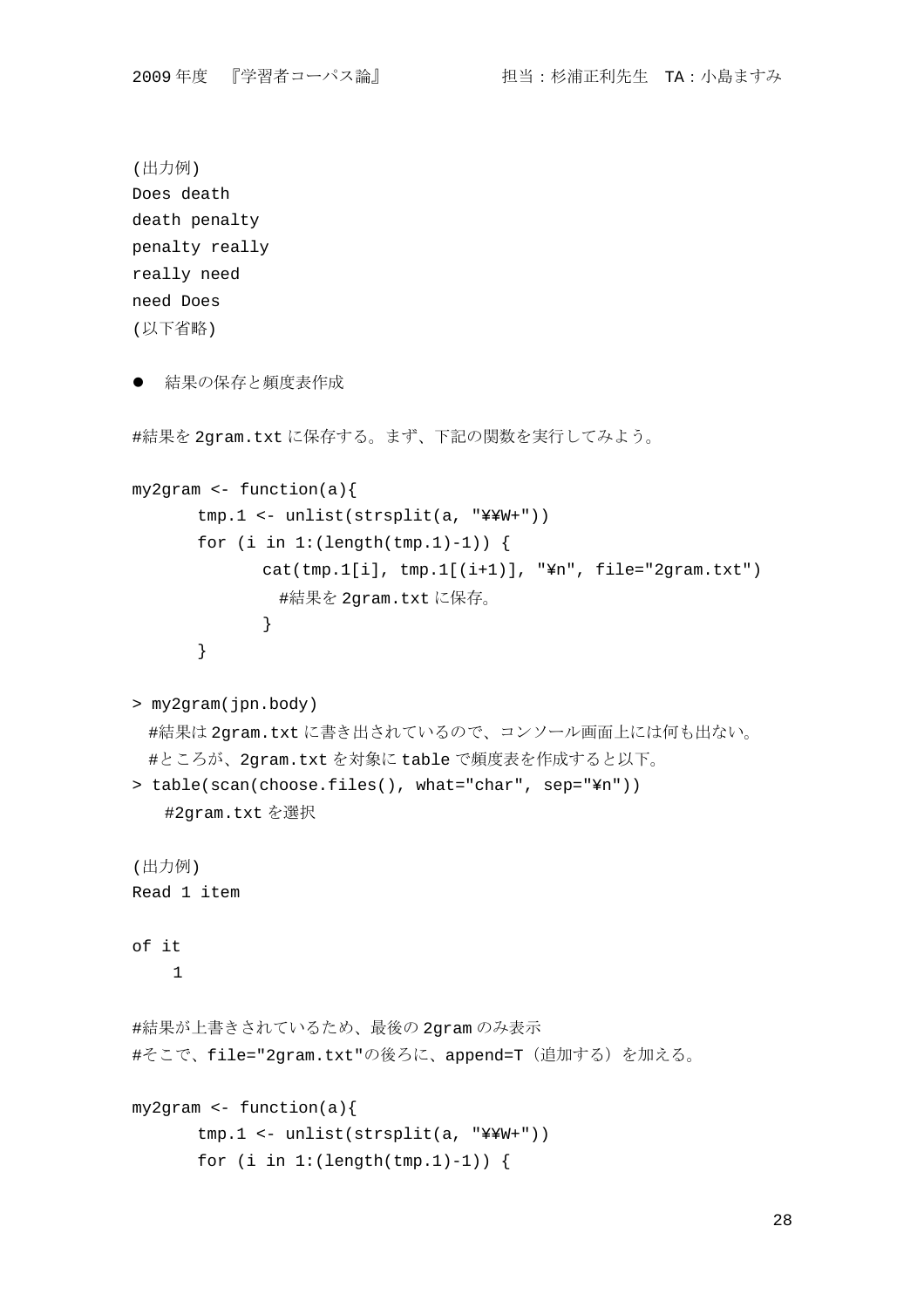```
cat(tmp.1[i], tmp.1[(i+1)], "Yn", file="2gram.txt",append=T) 
           #結果をファイル 2gram.txt に保存。
            #上書きしないというオプション append=T をつける。
} 
}
```

```
#2gram.txt を一旦削除し、もう一度 my2gram で jpn.body を処理。
```

```
> my2gram(jpn.body)
```

```
> table(scan(choose.files(), what="char", sep="¥n")) 
#2gram.txt を選択し、頻度表を作成
```

```
(出力例)
```

```
Read 437 items
```

|                              | a government | a king    | a person    | а     |
|------------------------------|--------------|-----------|-------------|-------|
| point                        |              |           |             |       |
|                              |              |           | 2           |       |
|                              | a prisoner   | abuse his | accepted to | adult |
| is                           |              |           |             |       |
|                              |              |           |             |       |
| $\cdots$ . $\cdots$ $\cdots$ |              |           |             |       |

```
(以下省略)
```

```
# 以下の関数では、結果を書き込むファイルを選択できる。
#存在しなしファイルを指定すると、「このファイルは存在しません。作成しますか?」と
出る。
```
# →「はい」をクリック

```
my2gram \leftarrow function(a)output.file <- choose.files() 
      #結果を保存するファイルを選択(例:2gram_kekka.txt)。
      tmp.1 <- unlist(strsplit(a, "¥¥W+")) 
       #ワード構成文字以外 2 つ以上で分割。
      for (i \text{ in } 1:(\text{length}(\text{tmp.}1)-1)) {
        #i が 1 から (tmp の総語数-1)まで繰り返し。
      cat(tmp.1[i], tmp.1[(i+1)], "¥n", file=output.file, append=T) 
             #tmp の i 番目と i+1 番目をくっつける。
             #指定したファイルに結果を保存。上書きなし。
```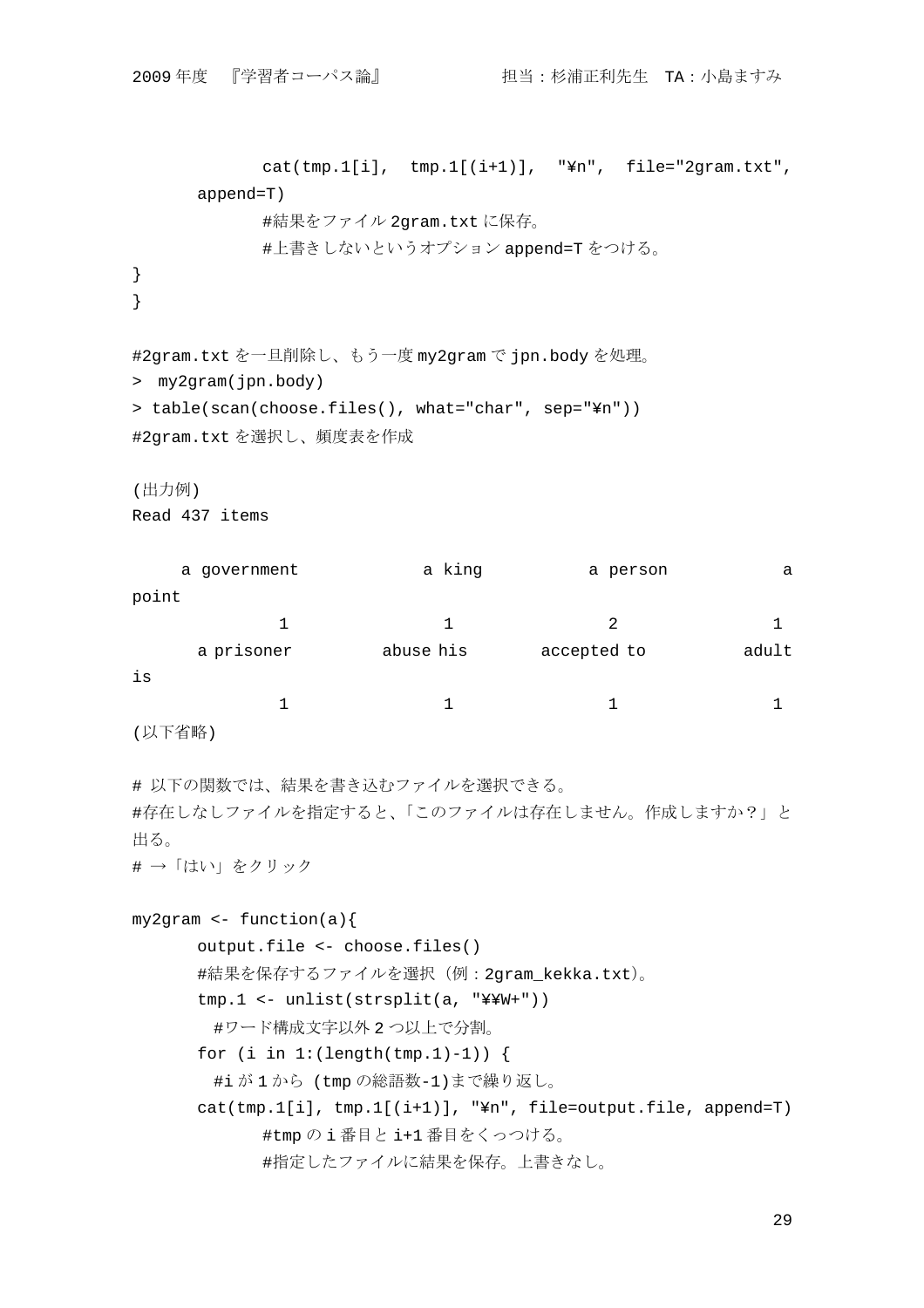}

}

```
 2gram が何種類あるか
```
> length(unique(scan(choose.files(), what="char", sep="¥n"))) #2gram の結果を保存したファイルを選択(例:2gram\_kekka.txt)。

(出力例) Read 437 items [1] 354 #354 種類ある。

● 頻度上位の 2qram のみ表示

# 以下の関数 myTop で、頻度上位の 2gram のみ表示する。

```
myTop <- function(a){ # a で、何位まで欲しいか指定。
 tmp.n <- scan(choose.files(), what="char", sep="¥n") 
 #2gram の結果を保存したファイルを指定(例:2gram_kekka.txt)。
 head(sort(table(tmp.n), decreasing = T), a) 
  #降順にソートし、上位 a 位まで出す。
 }
```

```
> myTop(10) #10 位まで表示させる。ファイルを指定する。
```
(出力例)

Read 437 items

tmp.n

```
 it is death penalty in the moral standard not 
kill 
8 7 4 4 4 4
  that death against moral and we Does death hear 
that
```
4 3 3 3 3 3 3 3 3 4 3 4  $\sqrt{3}$  3 3 4  $\sqrt{3}$  3 3 4  $\sqrt{3}$  3 3 4  $\sqrt{3}$  3 3 4  $\sqrt{3}$  3  $\sqrt{3}$  3  $\sqrt{3}$  3  $\sqrt{3}$  3  $\sqrt{3}$  3  $\sqrt{3}$  3  $\sqrt{3}$  3  $\sqrt{3}$  3  $\sqrt{3}$  3  $\sqrt{3}$  3  $\sqrt{3}$  3  $\sqrt{3}$  3  $\sqrt{3}$  3  $\sqrt{3}$  3  $\sqrt$ 

# 11.χ**<sup>2</sup>** 検定

(事例 1)

#LOB コーパス中の however の生起位置を調べたところ、次のような結果になった。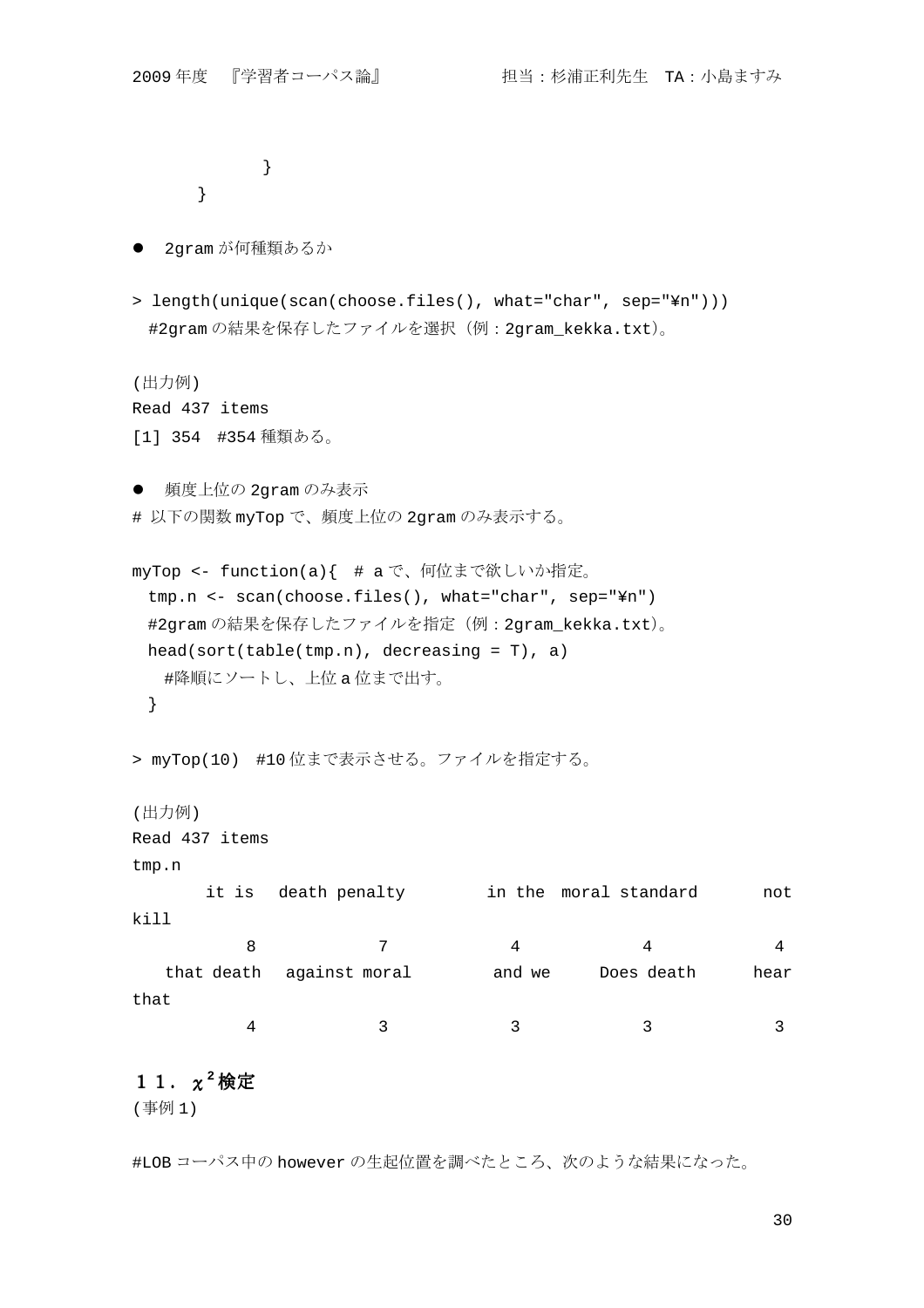| 文頭 | 109 |
|----|-----|
| 文中 | 347 |
|    | 8   |

 $\sharp$ この分布は偶然かどうか、 $\chi^2$ 検定を行う。

> however.data <- c(109, 347, 8) #however の頻度を however.data の要素に入れる。

> chisq.test(however.data)  $\#\chi^2$ 検定を行う。

--------------------------結果の出力----------------------- Chi-squared test for given probabilities

data: however.data

X-squared = 391.7371, df = 2, p-value < 2.2e-16

-----------------------------------------------------------------

#2.2e-16 意味は、2.2×10-6 (つまりほとんどゼロ)。

(結果の解釈例)

LOB コーパス中の however の生起位置には偏りがあり、文中が最も多い。

(事例2)

#イギリス英語とアメリカ英語で、 therefore の生起位置に違いがあるか調べる。

| 位置 | イギリス     | アメリカ                              |
|----|----------|-----------------------------------|
| 文頭 | 15 $(1)$ | 38(3)                             |
| 文中 | 96(2)    | $\left( \mathbf{4} \right)$<br>53 |

 $\sharp$ この分布は偶然かどうか、 $\chi^2$ 検定を行う。

therefore.data <-  $matrix(c(15, 96, 38, 53)$ , nrow=2, ncol=2) #matrix で行例作成。nrow は行数、ncol は列数。この場合は 2×2。

> therefore.data #中身の確認。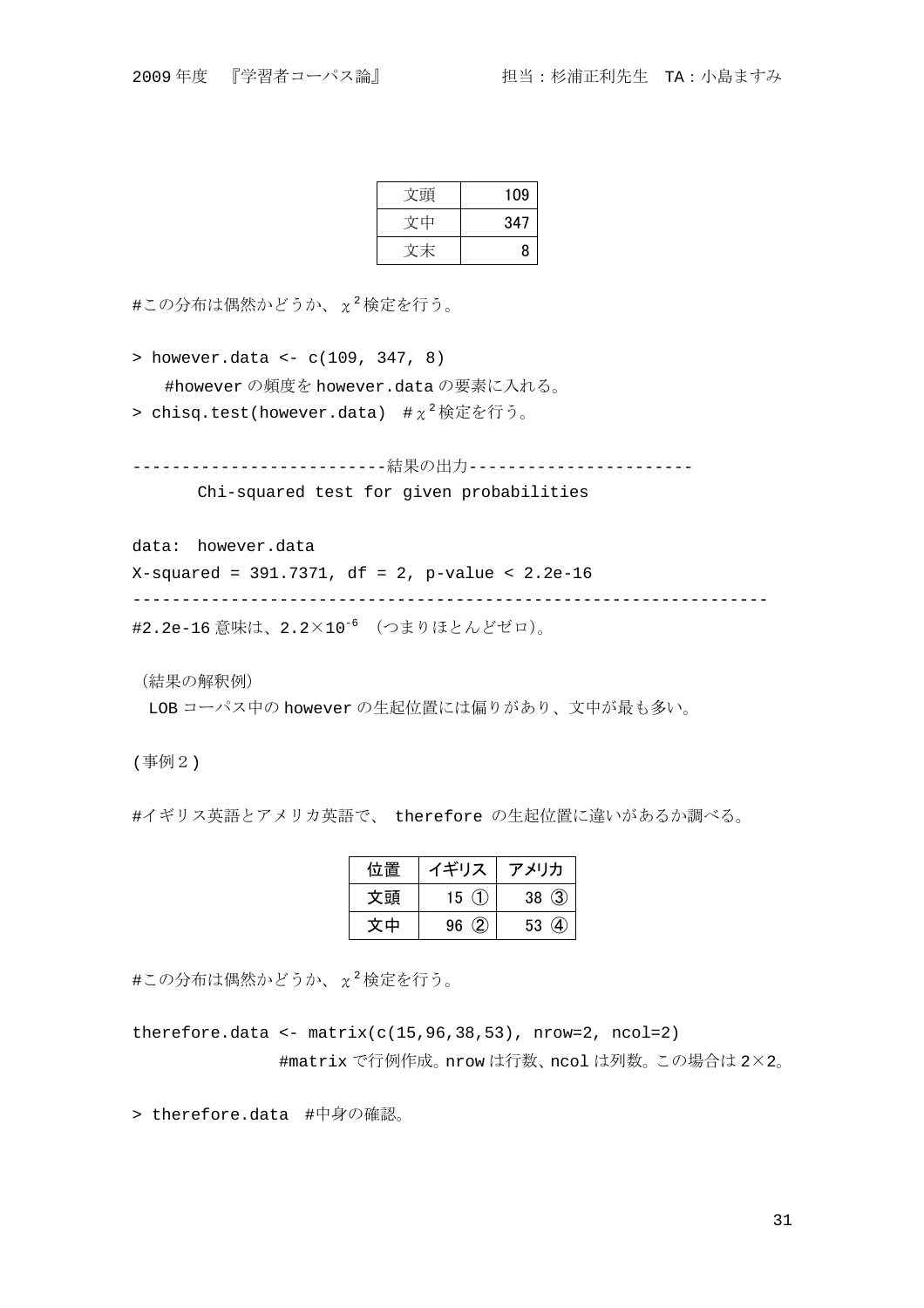[,1] [,2] [1,] 15 38 [2,] 96 53 > chisq.test(therefore.data) --------------------------結果の出力----------------------- Pearson's Chi-squared test with Yates' continuity correction data: therefore.data X-squared = 19.1788, df = 1, p-value = 1.190e-05 -----------------------------------------------------------------

(結果の解釈例)

イギリス英語とアメリカ英語で、therefore の生起位置に有意な偏りがある(どこに有 意差があるかは、残差分析を行う必要あり)。

## 12.パッケージのインストール

### ● 方法 1

- 1. 「options()」 に CRAN の URL を設定し、関数「install.packages()」でパッケ ージを指定。
	- # 例:パッケージ「zipfR」をインストールする場合。
	- > options(CRAN="http://cran.r-project.org")
	- > install.packages("zipfR")
- 2. 「--- このセッションで使うために、CRAN のミラーサイトを選んでください ---」 とメッセージが現われ、ミラーサイトの選択ウィンドが開くので、Japan (Tsukuba)辺りを選択。
- 3. 「パッケージ 'zipfR' は無事に開封され、MD5 サムもチェックされました」とメッ セージが現われれば、完了。

### ● 方法 2

- 1. GUI メニューから、「パッケージ」→「パッケージのインストール」を選択。
- 2. パッケージ選択窓が開くので、インストールしたいパッケージを選択 (例:zipfR)。
- 3. CRAN のミラーサイト選択窓が開くので、Japan (Tsukuba)辺りを選択。
- 4. 「パッケージ 'zipfR' は無事に開封され、MD5 サムもチェックされました」とメッ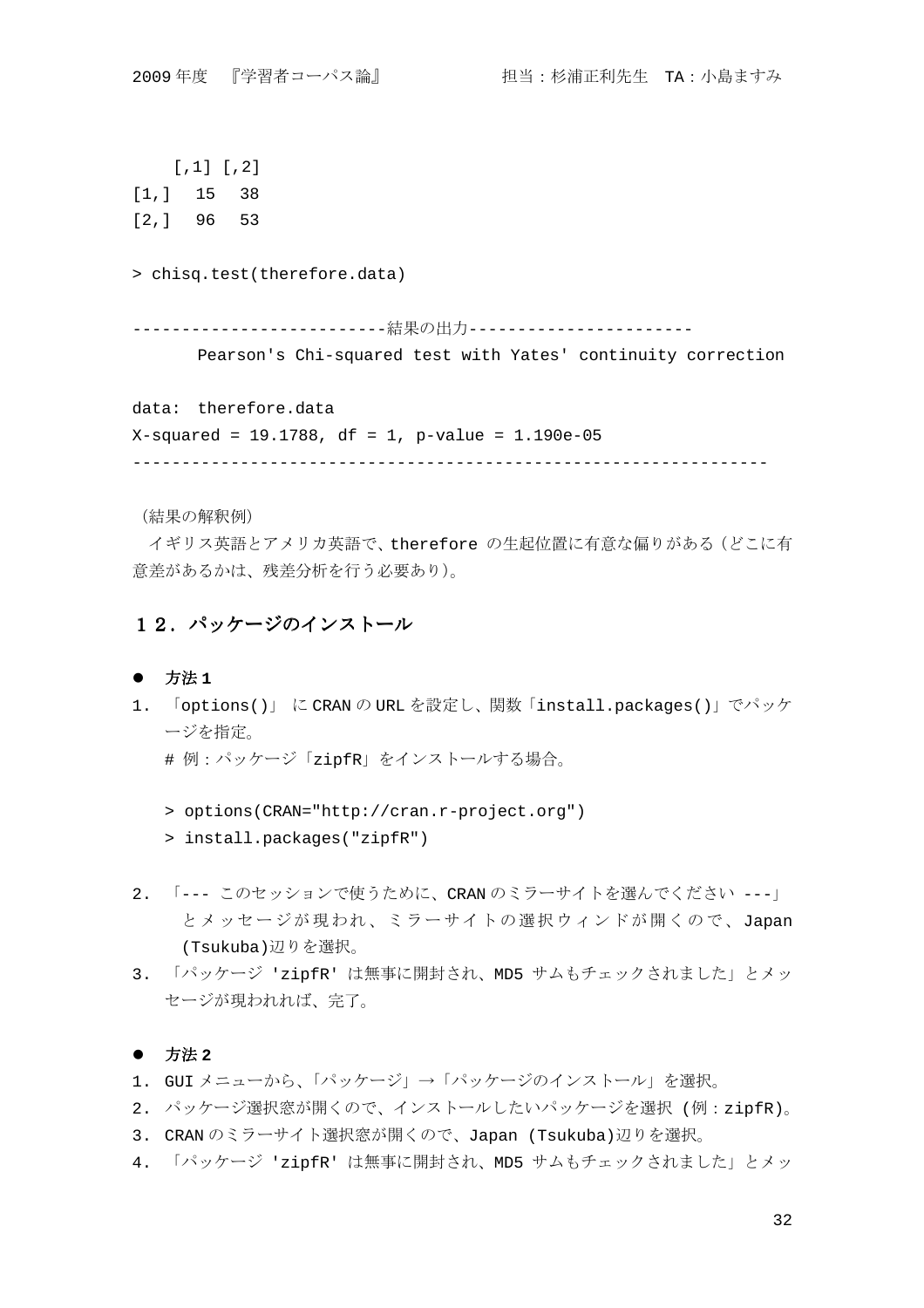セージが現われれば、完了。

## 13. 既存のスクリプトの利用

● スクリプトの保存

#他の人が書いてくれた関数をコピーし、テキストエディタに貼り付け、拡張子 R で保存。 #例)杉浦先生が書いた以下の関数をコピーし、my4gram.R と名前を付けて保存。

```
my4gram \leftarrow function(a)output.file <- choose.files() 
tmp.1 <- unlist(strsplit(a, "¥¥W+")) 
for (i in 1:(\text{length}(\text{tmp.1})-3)) {
cat(tmp.1[i], tmp.1[(i+1)], tmp.1[(i+2)], tmp.1[(i+3)], "¥n",
file=output.file, append=T) 
} 
}
```
● スクリプトの読み込み

(方法 1)

```
source("関数ファイルのフルパス") #関数を読み込む。
  例 ) source("C:/Documents and Settings/My 
  Documents/LC2009/my4gram.R")
```
(方法 2)

```
#GUI メニューより、「ファイル」→「ディレクトリの変更」を選択し、関数ファイルのあ
る場所を指定し、source("ファイル名")で関数を読み込む。
  例)source("my4gram.R")
```
(方法 3)

source(choose.files()) #ファイルの選択窓が開くので、目的のファイルを選ぶ。

● スクリプトの実行

```
#例)jpn.body に対し、4gram を出してくれる my4gram.R を実行。
```

```
> source("my4gram.R") #my4gram.R を読み込む。
```

```
> my4gram(jpn.body) # my4gram.R の引数 a に jpn.body を渡す。
```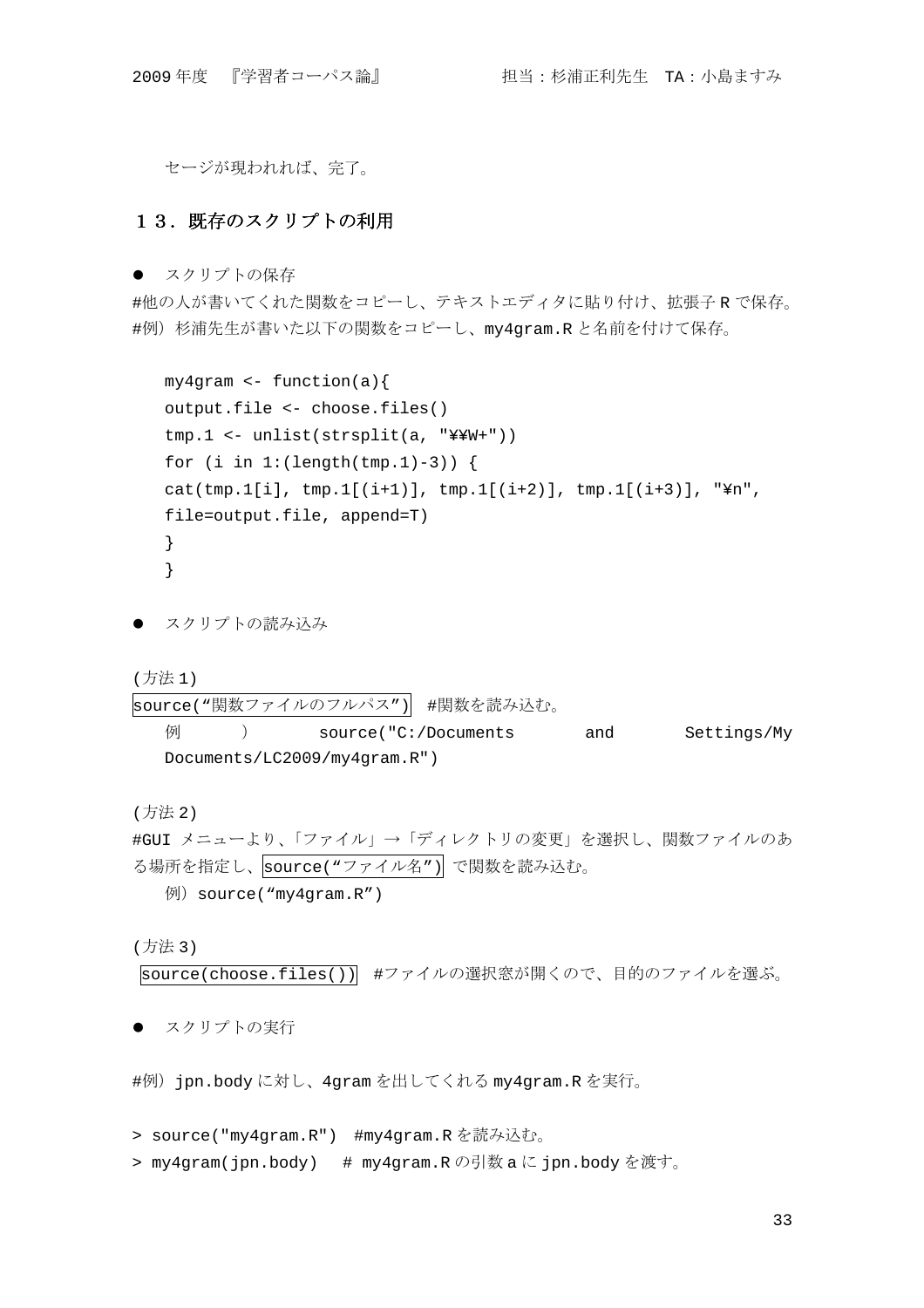# 結果を書き込むファイルの選択窓が現われるので、例えば kekka.txt と入力し、「開く」。 #「このファイルは存在しません。作成しますか?」とメッセージが出るので、「はい」。 # 処理結果が kekka.txt に書き込まれる。

```
-----------------kekka.txt------------------------------
Does death penalty really 
death penalty really need 
penalty really need Does 
really need Does death 
 (以下省略)
 -------------------------------------------------------
```
【演習:my4gram.R を my5gram.R にしてみる】

例:my5gram.R

------------------------------------

my5gram <- function(a){

output.file <- choose.files()

tmp.1 <- unlist(strsplit(a, "¥¥W+"))

for (i in 1:(length(tmp.1)-4)) { # for ループの回数が一回減り、

 $cat(tmp.1[i], tmp.1[(i+1)], tmp.1[(i+2)], tmp.1[(i+3)], tmp.1[(i+4)],$ "¥n",

 # cat の要素数が 1 つ増える。 file=output.file, append=T)

--------------------------------------

## 14. 群馬大学青木繁伸先生のサイトの利用

 $\bullet$   $\chi^2$ 検定と残差分析

 $#$ 青木先生の作った関数を利用し、 $\chi^2$ 検定後の残差分析をやってみよう。

(データ)

} }

イギリス英語とアメリカ英語で、 therefore の生起位置に違いがあるか調べる。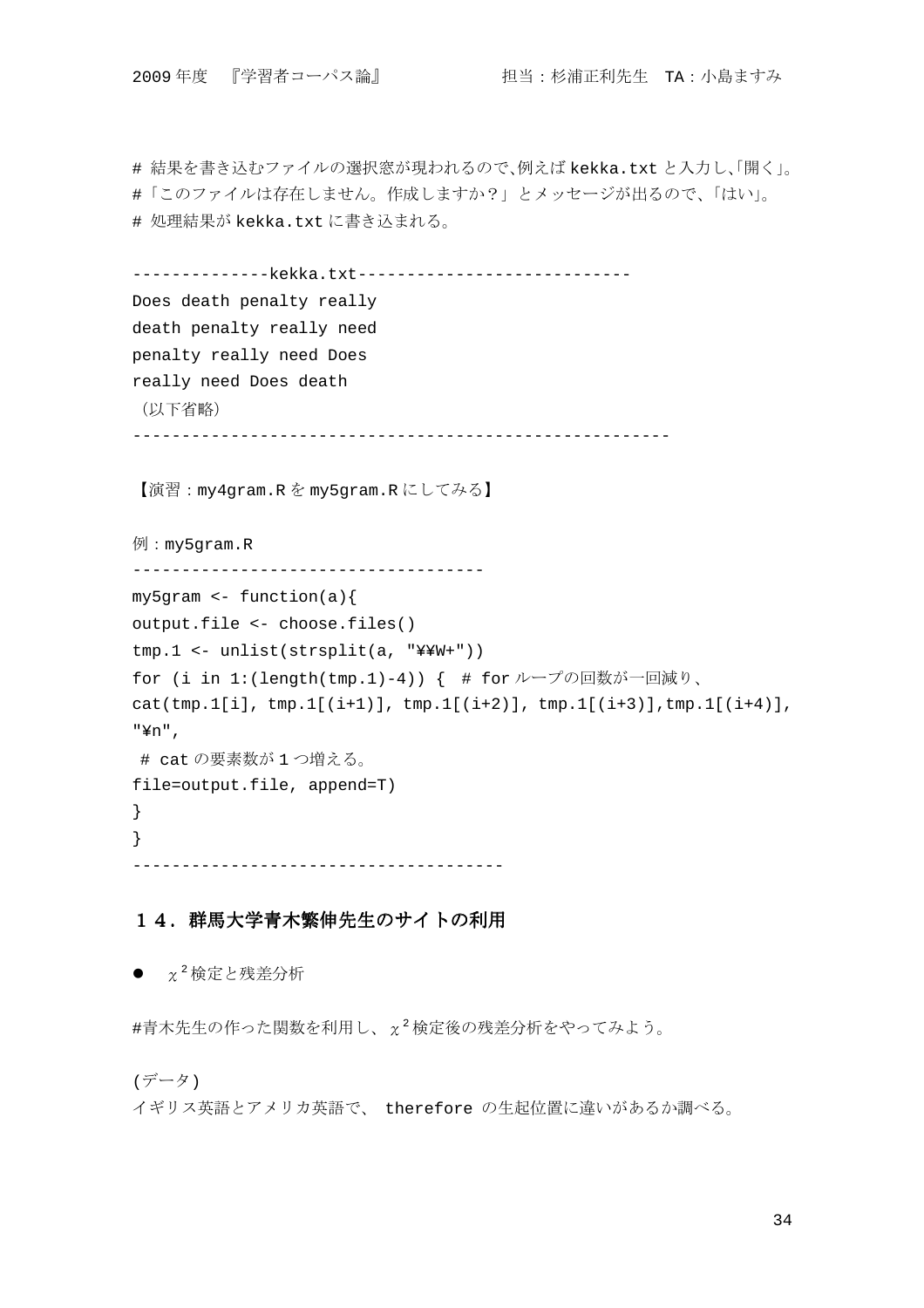| 位置 | イギリス     | アメリカ     |
|----|----------|----------|
| 文頭 | 15 $(1)$ | 38(3)    |
| 文中 | 96(2)    | A,<br>53 |

(手順)

- 1.青木先生のサイト(http://aoki2.si.gunma-u.ac.jp/R/)に行く。
- 2.「度数に関する検定」の下の「カイ二乗分布を使用する独立性の検定と残差分析」を クリック。
- 3. 指示に従い以下の 1 行をコピーし, R コンソールにペーストする。 source("http://aoki2.si.gunma-u.ac.jp/R/src/my-chisq-test.R", encoding="euc-jp")」
- 4.分析したい数値を関数に送り、結果を変数 a に代入。
- $> (a \le -my.chisq.test(matrix(c(15, 96, 38, 53), nrow=2, ncol=2)))$

--------------------------結果の出力----------------------- カイ二乗分布を用いる独立性の検定(残差分析)

data:  $matrix(c(15, 96, 38, 53)$ , nrow = 2, ncol = 2)  $X$ -squared = 20.6124, df = 1, p-value = 5.623e-06 ------------------------------------------------------------

# 自動的には残差分析まで出力してくれない。以下を実行。

> summary(a)

```
--------------------------結果の出力-----------------------
```
調整された残差  $[1]$   $[2]$ [1,] -4.5401 4.5401 [2,] 4.5401 -4.5401

#### p 値

 $[$ , 1]  $[$ , 2] [1,] 5.6231e-06 5.6231e-06 [2,] 5.6231e-06 5.6231e-06 ------------------------------------------------------------